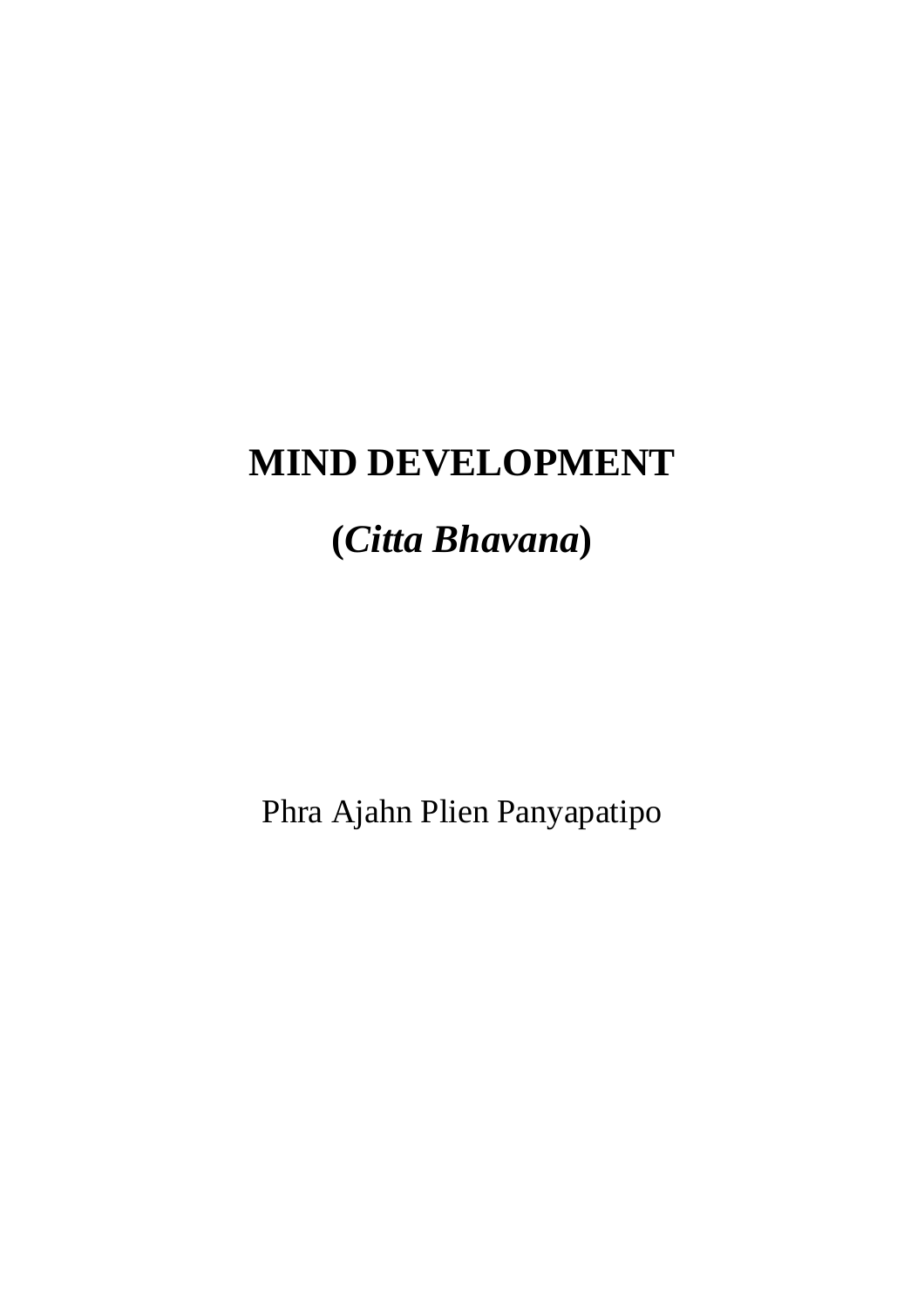## **Foreword**

This book has been completed because of those faithful lay people who were impressed by this short and easy to understand Dhamma talk on bringing their mind to peace and concentration. They have donated the money as a Dhamma offering (*Dana*) to print this book for distribution, so now those interested in the Dhamma can study, practice, and develop their own minds.

I also hope this book will be useful to those interested in the Dhamma in general.

Lastly, I wish that all who helped by donating money for the printing of this book will be prosperous, and have a long life, good complexion, happiness, and strength. I wish that you will achieve the "*Dhamma* eyes" that see through to the insight and knowledge that lead you and others to peace and happiness.

Phra Ajahn Plien Panyapatipo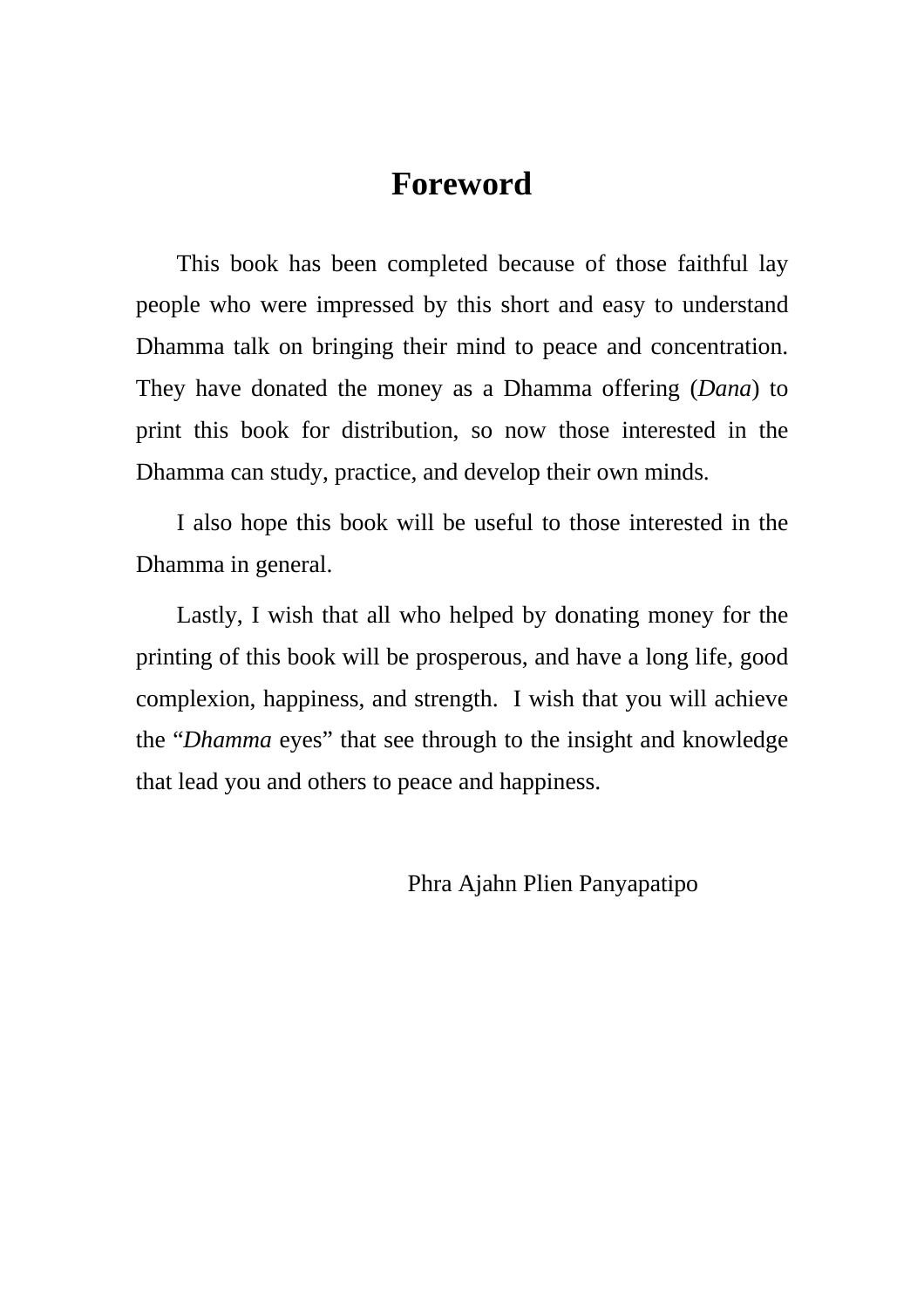## **Mind development (***Citta Bhavana***)**

Let us pay attention. Developing the mind is important. We are seeking virtue and wholesomeness, and trying to accumulate Perfection (*Parami*) within ourselves. We start by offering Dana. Then, keeping the Precepts (*Sila*) is another kind of meritorious action. Then, developing peace in the mind is another good thing to do. Finally, use mindfulness (*Sati*) and wisdom (*Panna*) to get rid of defilement (*Kilesa*), for this is the greatest virtue. These are the things we are looking for.

When we are developing loving kindness meditation, you have to let go of the past and the future, because the past has already gone and the future has not yet come. Consider only the present moment. Look into the mind of the present  $Dhamma<sup>1</sup>$ . There is a saying "*Paccuppanna Dhammo*" which means "consider all Dhamma at the present moment".

When you left home with the intention of coming here to practice, that action is called renunciation (Nekkhamma). You come to practice achieving independence of sensual desire and pleasure, to leave behind all worry and turmoil.

<sup>&</sup>lt;sup>1</sup> *Dhamma* – The teaching of the Buddha; nature; truth and ultimate reality; virtue and right behavior; justice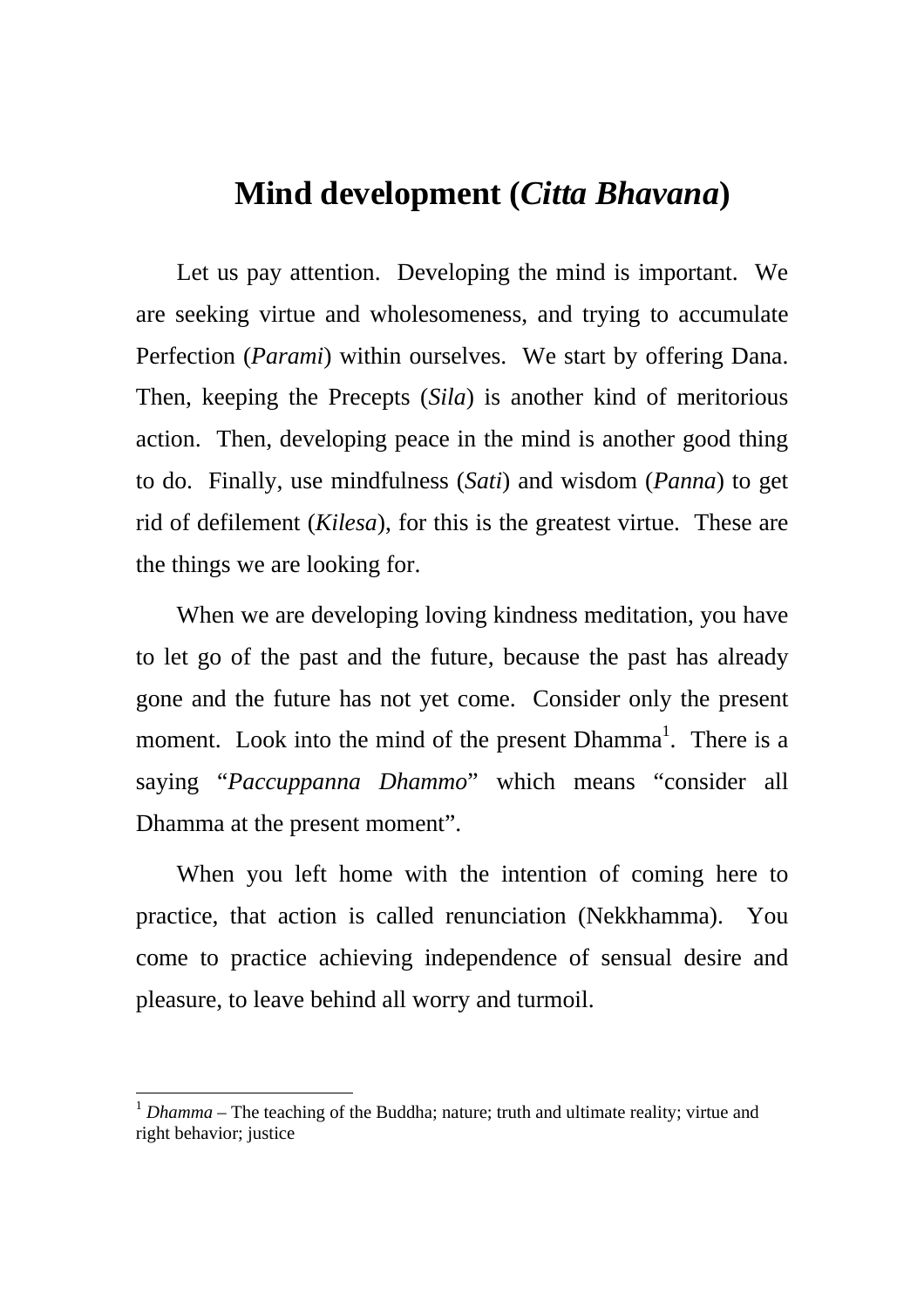While we sit here practicing, we think that we are sitting alone, even though others are sitting next to us. Do not worry about others, e.g. friends, parents, children, grandchildren. When we do not think of them, we seem to be alone. When we are alone, we can look into our minds with mindfulness (*Sati*) and clear comprehension (*Sampajanna*). Know that the mind is thinking, and know what the mind is thinking at each moment. Do you keep your mind with you, or let it go somewhere else?

Now we have to set up the subject of meditation (*Kammatthana*). It can be Mindfulness on breathing (*Anapanasati Kammatthana*). Breathe in "Bud-", breathe out "-dho". If we do not have a subject of meditation to hold our mind, our mind will wander everywhere. It will go wherever the stream of defilement (*Kilesa*) takes it. For this reason, the Buddha teaches us to have a subject of meditation to tie the mind to. So the mind has a place to rest.

Some people's minds are very difficult to train. But it is not beyond one's ability to learn, just do not become discouraged. To develop the mind, you have to be serious and earnest to achieve a good result. If you are too casual, you won't get a real result. Sacrifice, patience, and not worrying about anything are the important things when practicing to gain peace.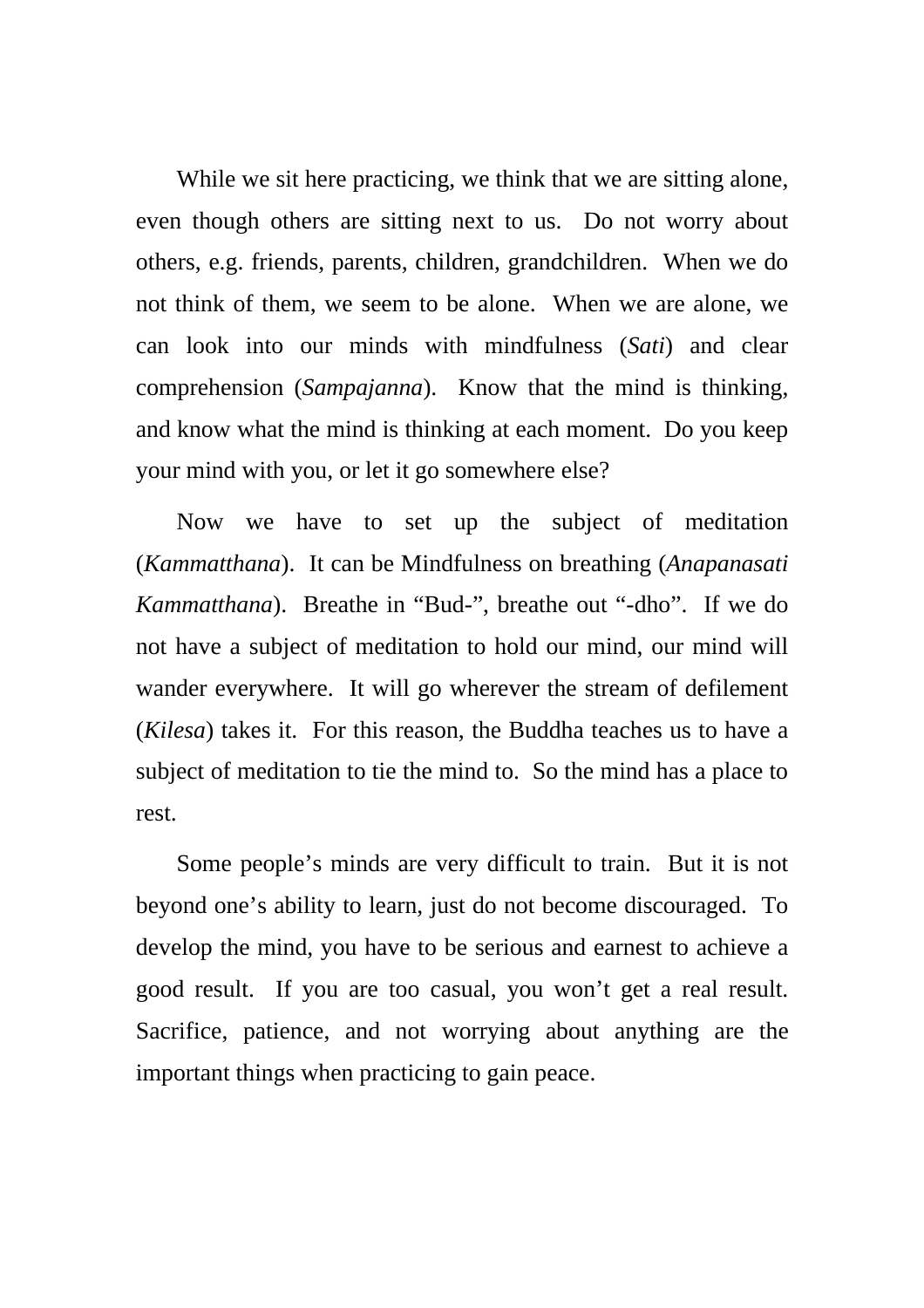Now let us bring the mind back to the subject of meditation (*Dhamma Kammatthana*). Tie the mind to the in-breath and outbreath. Breathe in with "Bud-", and breathe out with "-dho". Most teachers teach us this way. Even the Buddha, when he started practicing, used the in-breath and out-breath method. And what are we supposed to keep watching? We have to watch our mind and watch our breath, the breathing-in and the breathing-out. Breathe smoothly and comfortably. Sit cross-legged with the right leg on top of the left leg, place the right hand on top of the left hand on the lap, and make your back straight. Make a strong intent to be mindful. Close your eyes. Start to contemplate by bringing your mind to focus on the meditation subject, which is the breathing in and the breathing out. Do not let the mind go anywhere.

If the mind goes outside, we should bring it back to the breathing-in and breathing-out. Notice our nostrils, where they feel the wind during breathing. Do this continuously, but do not force the mind too much or it will become agitated and anxious. Those who are wise in doing meditation tend to use mindfulness and awareness (*Sati*-*Sampajanna*) to follow the mind; when the mind wanders, it knows and immediately comes back to the subject of meditation. Continue doing this until the mind is tame and calm, when it will stay only with the meditation subject, which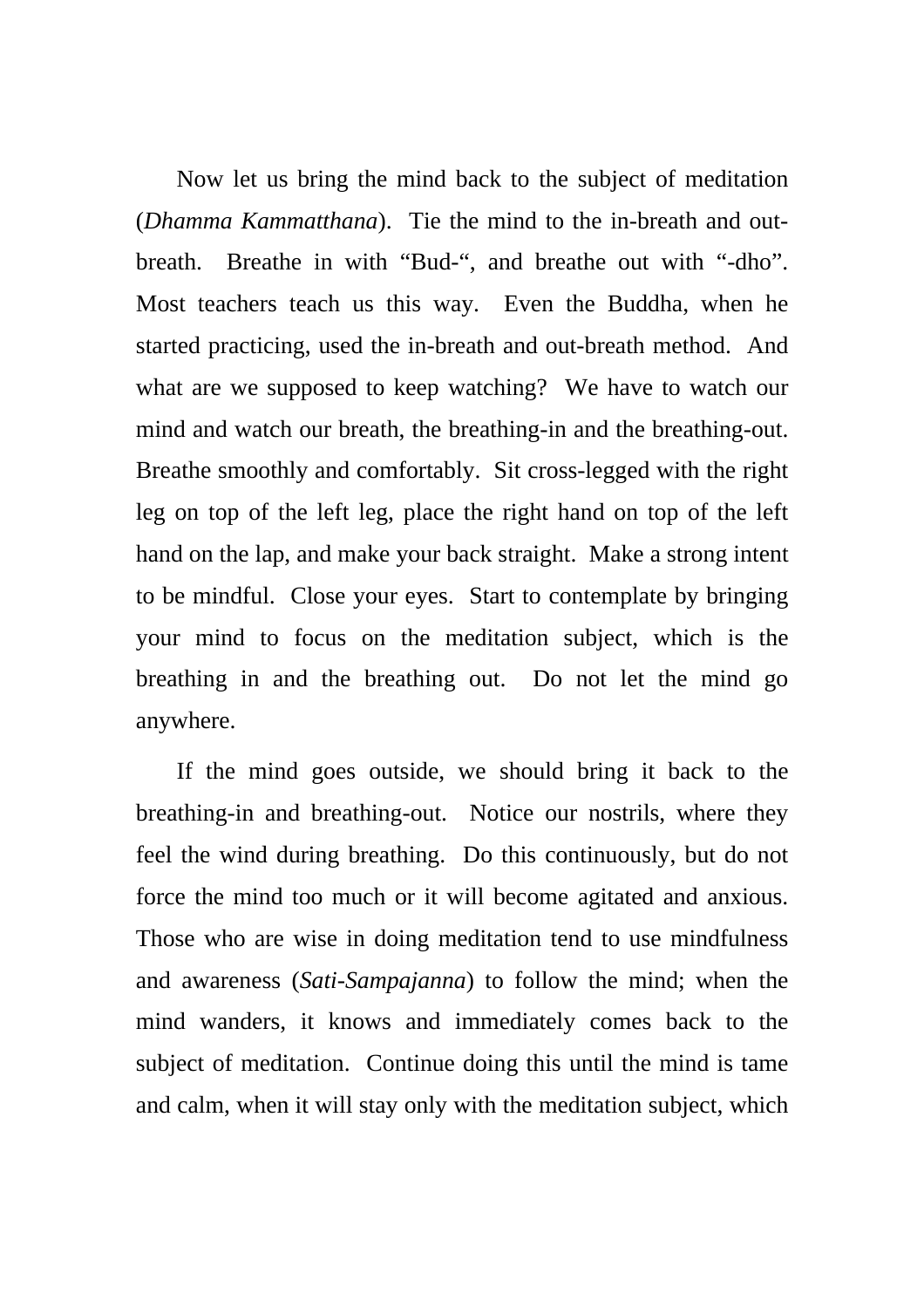is the in-breath and out-breath. Continue to pay attention to the breath. Take note; be aware whether the breathing in is long or whether the breathing out is long. Take note; be aware whether the breathing in is short or whether the breathing out is short. Pay attention to the mind to see if it is still focused on the breath and nowhere else. Even if you do not feel the touch of the wind – the breath – at the nostrils, it is there because you are still breathing. We should focus our minds on the wind. Breathe comfortable, for we want to be comfortable, and like to make ourselves comfortable.

Sometimes you may feel aches and pains here and there. Pay no attention to them, but continue to keep your mind focused on the meditation subject. The leg's pain is not a kind of disease, nor is the pain in the back or the waist. Similarly, feeling hot or cold is not a dangerous disease. So don't worry about it, it is just a feeling (*Vedana*). Leave them alone. If we are brave, our practicing will go easily.

Learn from out great master. They are very old, and have been sitting meditation since their ordination until now, and they still have two legs, a waist, etc. Most of them are very healthy, and seldom fall ill. They are still walking strongly at 80-90 years old. They have been practicing regularly. So, think of them as an example. If they can do it, why can't we? We must not feel discouraged in our practice.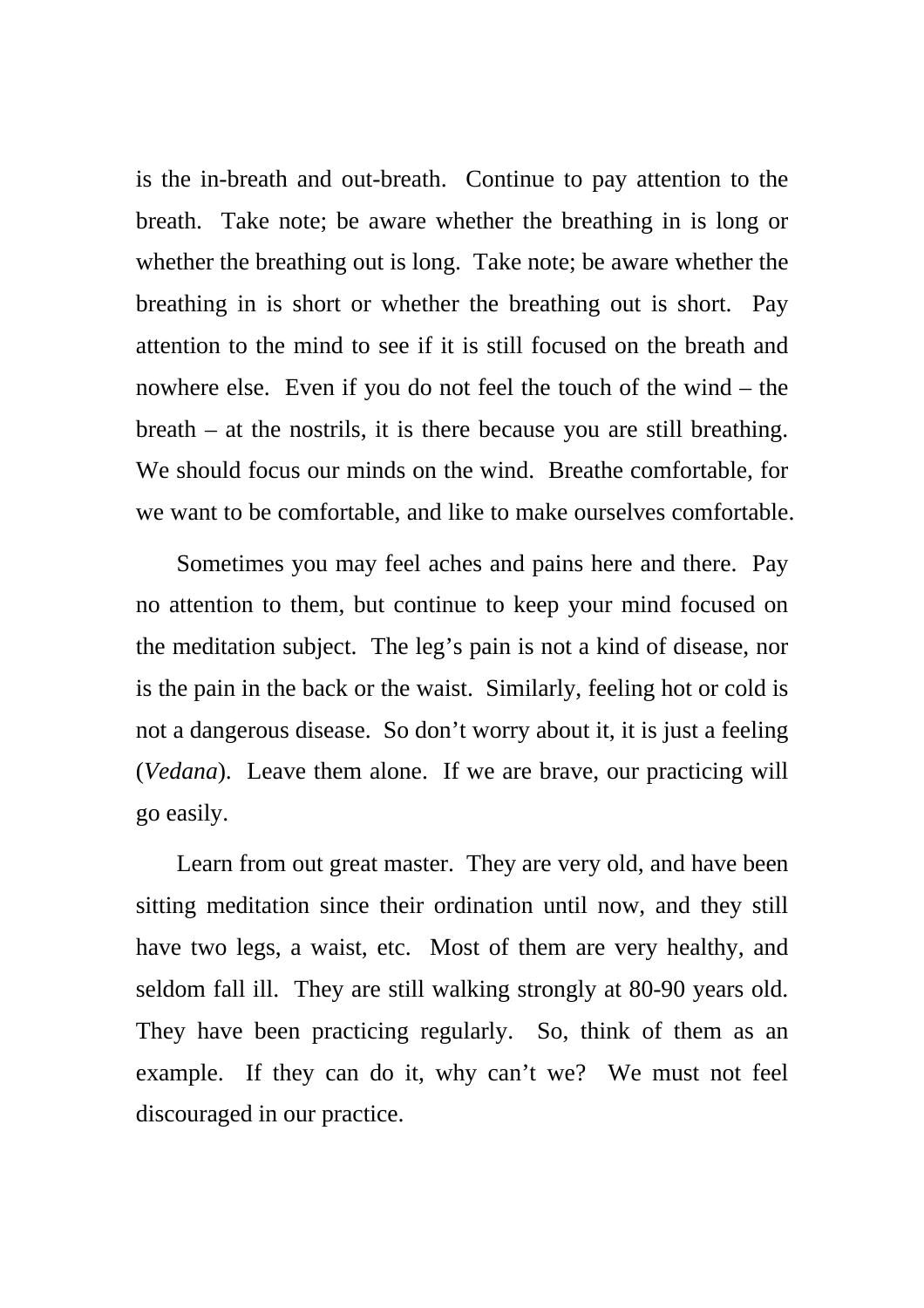When we think of those great masters, we feel cheerful and joyous. They can do well. How about us? Nothing ever happens to hurt them. So we must try and meditate seriously, not be afraid, be patient, fight on, so that our minds will be calm and peaceful with concentration (*Samadhi*).

During our practice, we should focus our mind on a subject of meditation (*Dhamma Kammatthana*). When we let go of our worries we gain seclusion of the body (*Kayavivek*) and detachment from thought (*Cittavivek*). It is one of our duties to practice. When the mind (*Citta*) worries, the cause is sensual inclinations or attractions to sensual objects (*Kamachanda Nivarana*). It is a hard one to let go. The Buddha's teaching is to contemplate a corpse at different stages of decay (*Asubha Kammatthana*) as a subject of meditation. Sensual pleasure (Kama) is just simple illusion. Don't get involved with it. If we simply think of it in that way, we can let go easily. When the ill-will hindrance (*Byapada Nivarana*) arises, it is the feeling of jealously and envy towards other people. When we have these feelings, we should overcome them by making an intention to spread our loving kindness to them instead of hatred or revenge. Every one of us would like to live happily, and when we think like this, the ill-will (*Byapada Nivarana*) will disappear. If another hindrance arises, such as sloth and torpor (*Thinamiddha Nivarana*), you will feel sleepy, drowsy, and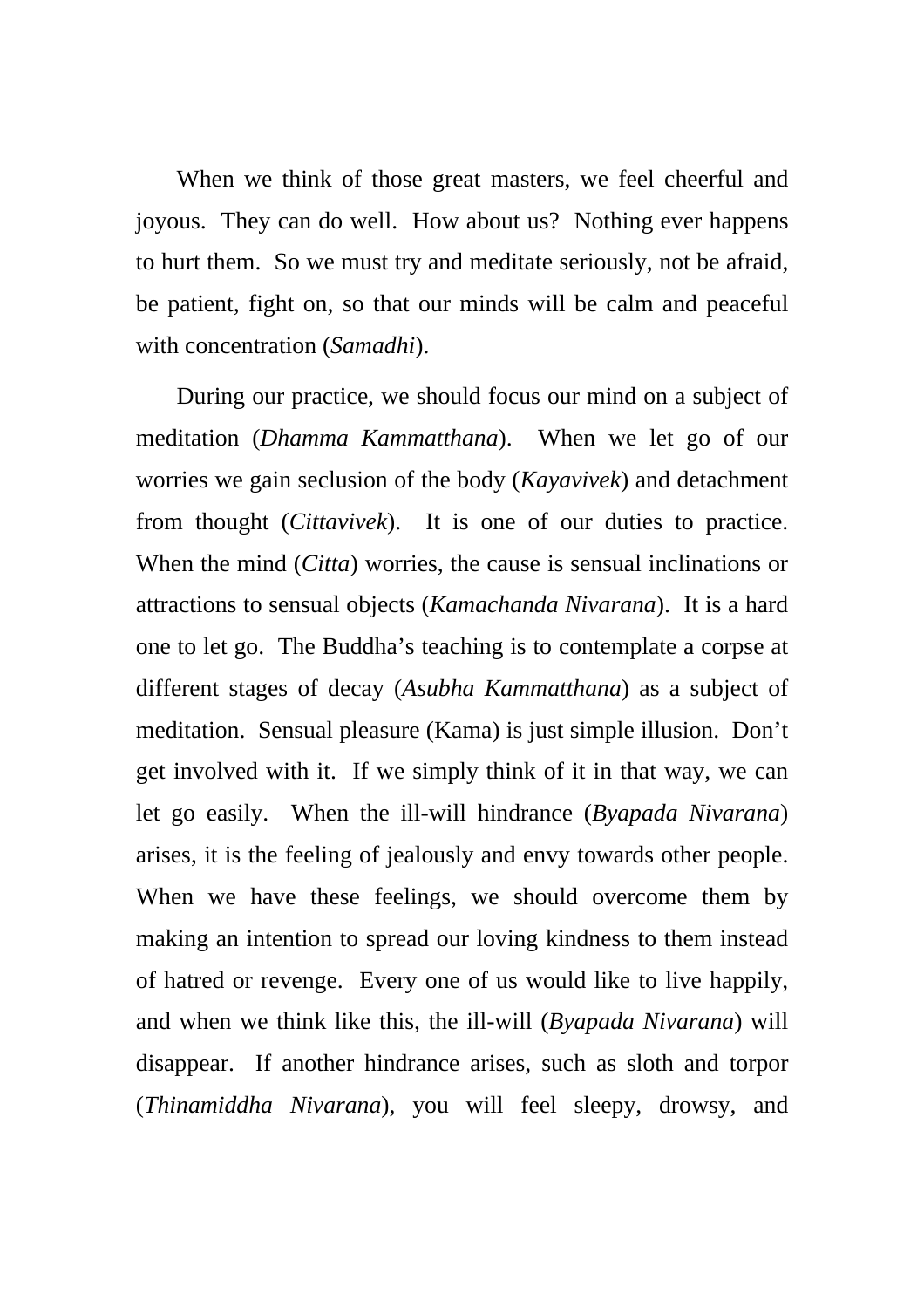lethargic. To overcome this, we should think about how our teachers rarely feel drowsy or sleepy, or yawn like we do. We should not sleep too long, but should wake and refresh the mind to be cheerful. Think of our great teachers, the Buddha, *Dhamma*, and *Sangha*, so that our mind becomes joyful, happy, and cheerful. The hindrance (*Nivarana Dhamma*) will disappear. Another hindrance is mental restlessness and anxiety (*Uddhacca*-*Kukkucca Nivarana*). This is the hindrance experienced by a person whose mind does not stay with the subject of meditation. The Buddha teaches us how to overcome this be using mindfulness of death re meditation on death (*Maranasati Kammatthana*), which will prevent restlessness and anxiety of the mind. Another kind of hindrance is uncertainty, indecision, and lack of conviction (*Vicikiccha Nivarana*). When this hindrance occupies someone's mind, the mind will be in doubt and unsure in choosing which meditation subject (*Kammatthana*) one should use to suit one's temperament (*Carita*) during meditation. We should have no worries about this; let go of this hindrance by making a decision to choose one meditation subject, e.g. using in- and out breathing and watching the breath only. Stop worrying about other meditation subjects.

The Buddha himself used mindfulness of breathing (*Anapanasati Kammatthana*). We use this method by watching the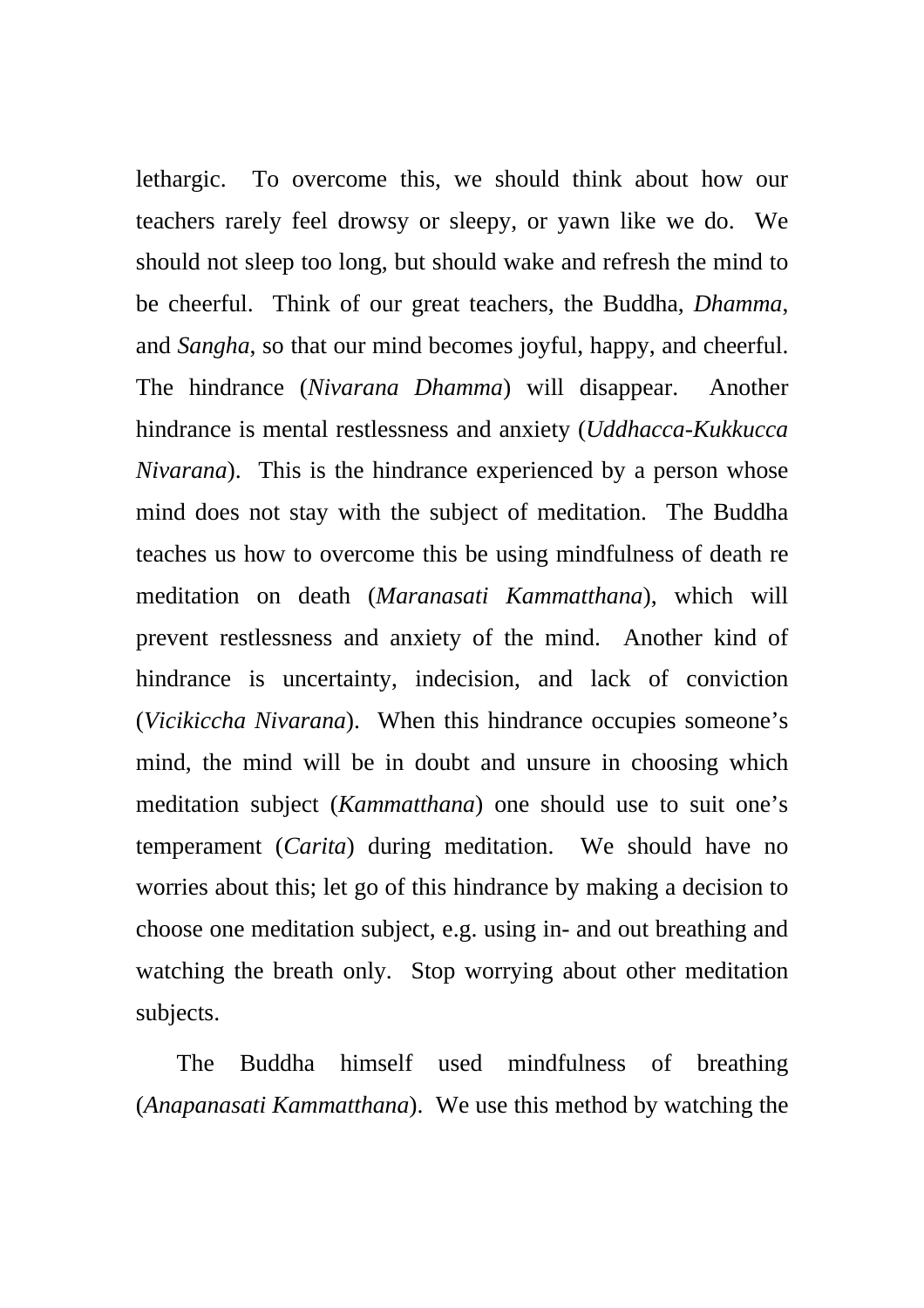breath with mindfulness and awareness (*Satisampajanna*). Breathe comfortably and let go of all hindrances (*Nivarana*). Keep your mind focused on your breathing. The breathing will become lighter and lighter, so check if your mind is still stays with the breath in and out for a while. When the mind is calm and peaceful we know that the meditation has reached Momentary Concentration (*Khanikasamadhi*). Then you can withdraw from the concentration meditation if you wish.

But you should continue to develop your meditation further by maintaining your mind to stay on the breathing-in and out. After a while, your breath will become very fine, sometimes it seems to disappear. Some think that when the breathing disappears, they will die, but don't be afraid, in fact the breathing is still there, but it is very fine and profound. Our body seems to be very light and feels very comfortable, and our mind is at peace. At this stage we can place our mind wherever we want to, such as at our tummy, or our chest, wherever you like or where you feel comfortable and happy. You can control your mind, which feels light and happy, and place it where you like and keep it there. Don't let it go anywhere else, keep it in place. The mind will be even more calm and peaceful. Now we pay attention only to the mind, and let go of the attention on breathing. Your body will feel lighter and lighter until it seems like it has disappeared. Now pleasure (*Piti*) arises,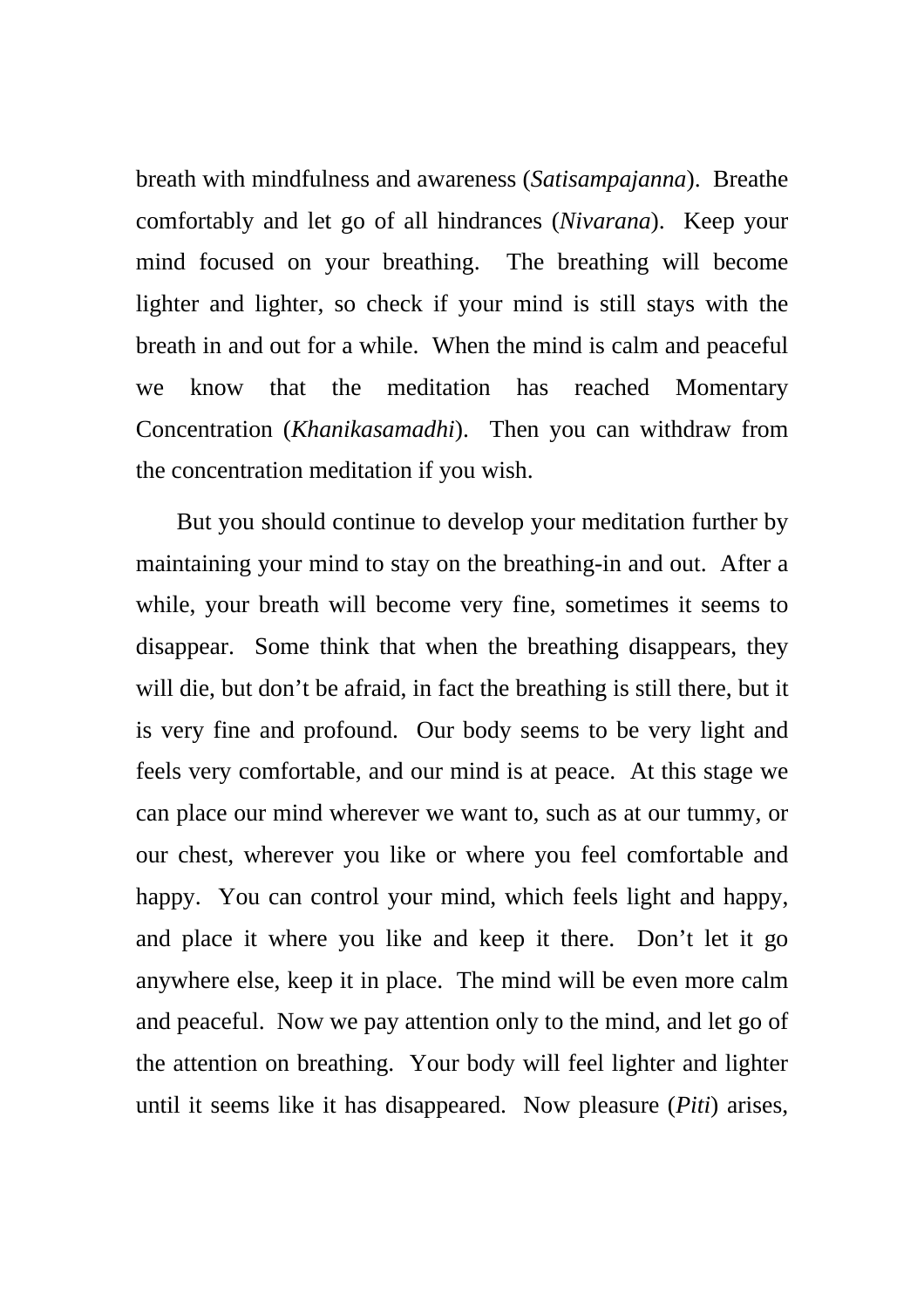e.g. some feel the body's hair stand on end, which is one kind of *Piti*, some feel deep and cool within one's heart, some feel tears coming out, some feel as if their body is light and floating in the air, and some feel as if their body expands and nearly fills the room. These are the various kinds of rapture (*Piti*). It does not affect everyone in the same way, and each practitioner may experience one or two kinds. If you continue meditating after *Piti* disappears, refined pleasure or happiness (*Sukha*) appears. We still keep our mind cool, calm, and concentrated at the same place. The mind will be empty and free, and so comfortable and happy. Lights may appear to some at this stage, they can be yellow light, red light, or green light. Pay no attention to them, not just yet, but concentrate on what kind of sense-object or object of consciousness (*Aramana*) has attached to the mind and created the light. Notice it.

If we understand and know this sense-object, we should continue to maintain the mind in its state and make it produce a brighter light. Sometimes a picture or clear image (*Nimitta*) will appear with the light. Most practitioners, when they experience light and images, tend to become excited. If they become excited, the light will disappear, because the mind is no longer concentrating on the subject of meditation (*Kammatthana*). But when we contemplate the mind again, calm the mind down, the light reappears.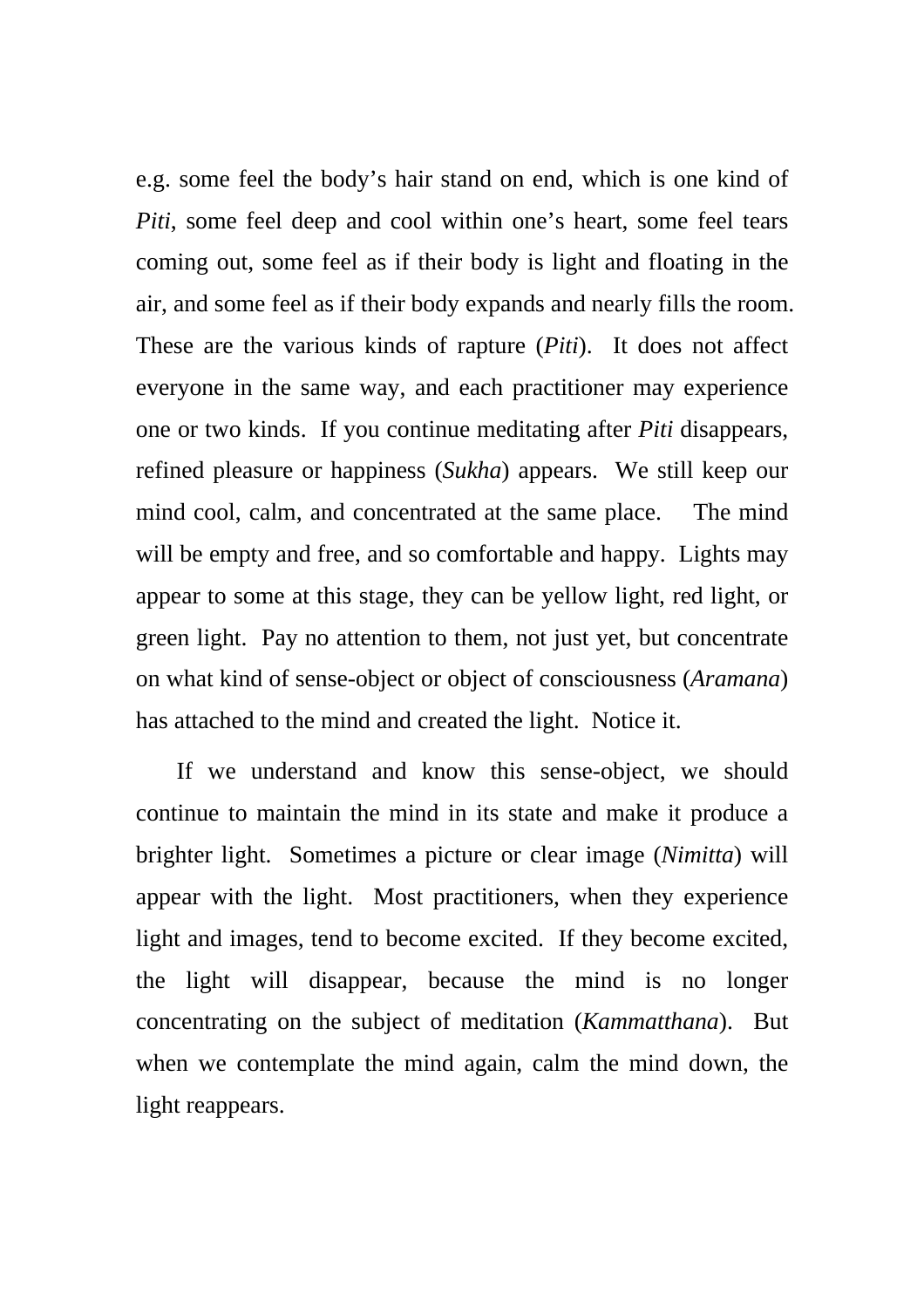When we wish to see the light, the light disappears, because the mind has withdrawn from the subject of meditation (*Kammatthana*). So the light appears and disappears as we focus on or leave the meditation subject. When we see the light, we should not attach to it. Continue practice, have no wish to see the light, or heaven or hell, or a winning number in Lotto, etc. The more we wish to see, the more we cannot see, because our greed disturbs the mind and interferes with its calm and peace. The lights appear because your mind is concentrated, calm, and peaceful. They do not appear because of your thoughts. They occur only in some people, when they are in deep concentration.

Some people never see any light, even when their mind is calm and peaceful and in deep concentration. But they feel very light and comfortable, and pleasure (*Piti*) and happiness (*Sukha*) arise one after the other. There is no need to wish to see anything. Continue to hold on to your mind in calmness and peaceful concentration for a long time.

This stage is called Approaching Concentration (*Upacarasamadhi*); it arises after you have meditated for at least 20-30 minutes. Then one's concentration tends to decrease, and the mind wants to withdraw from concentration (*Samadhi*). So try to let your mind focus on the meditation subject to continue the cool, calm, and peaceful feelings. The longer the meditation the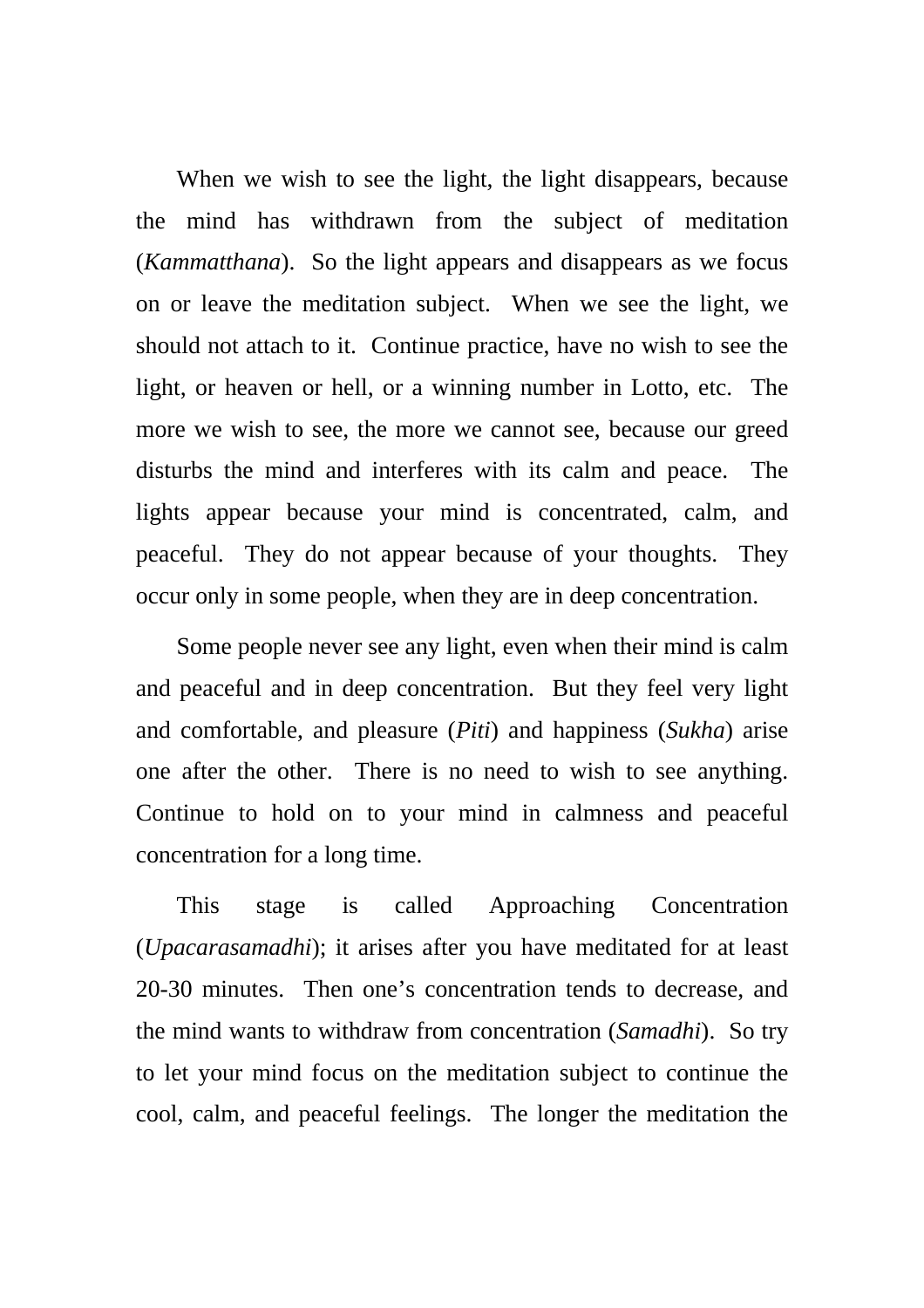better, because the cool, calm, and peaceful feelings will deepen. Keep the mind in deep concentration. Some may hear delicate voices, as if someone were talking about us in the distance, or like on the telephone. Let go of these sounds. We want to continue to concentrate on the meditation subject in peace and quiet. Place the mind where you feel comfortable.

Sometimes, during deep concentration, you may feel as if you were falling into a deep gorge. The whole body feels empty, as if there were no body, no face, no arms, and no legs. Some want to open their eyes to see if this is so. Do not open your eyes, but instead try and focus your mind and see what kind of sense-object (*Aramana*) makes the mind so peaceful and calm. It seems as if the whole body has disappeared, it feels so light, both body and mind. The mind is concentrated and still in the feeling of happiness and lightness (*Sukkha*). At this stage, the mind will be at peace for a long, long time. You feel no pain in the legs, back, or waist, you feel neither hot nor cold, nor hungry nor thirsty. You don't want anything, but wish to stay in that happy state forever. This stage of the mind is Full Concentration (*Appanasamadhi*). It is fixed, firm and strong concentration. When some noise arises, a person in fixed meditation will hear it only slightly, and let it go. They feel no annoyance, just know it and let it go, they are so peaceful. If everything is empty, one can see nothing, not even the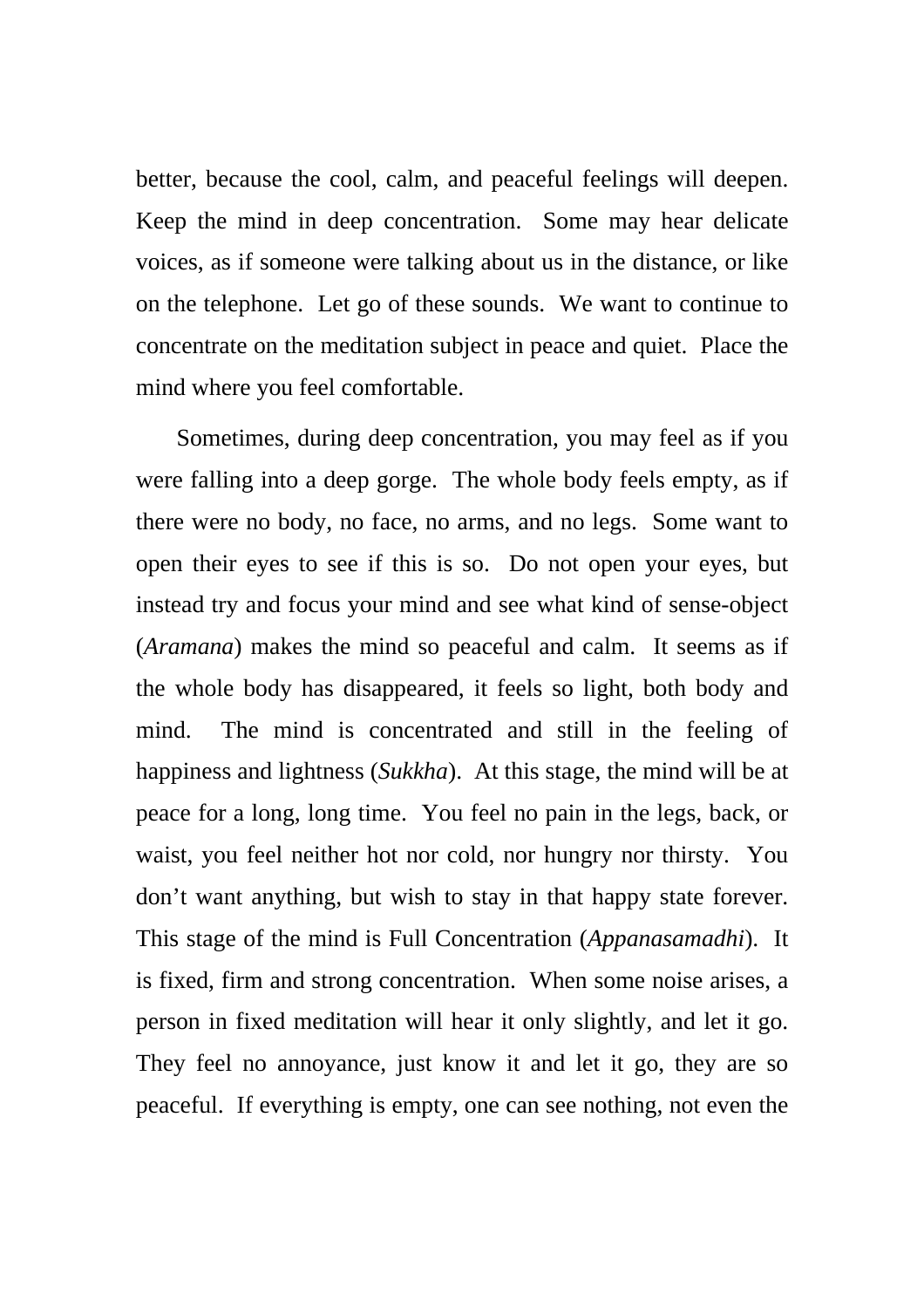mind itself, only emptiness appears. One is still sitting there, but does not seem to realize anything, not know where the mind is. This is called the state of serene contemplation (*Appanajhana*) – concentration on emptiness.

In the state of serene contemplation, one knows where one's mind is. That's why, when you feel you have no body, you can sit for a long time, with all aches and pains gone, and hold on to happiness and peace. The mind is in the peace of concentration. These experiences are the result of practicing. Some can do it easily, with a good result, the mind becomes still and peaceful and one feels alone and happy. Sometimes pleasure (*Piti*) appears; sometimes happiness (*Sukha*) appears. When pleasure disappears, only happiness and emptiness remain, even the body seems to disappear. One feels very happy and comfortable. These are the various stages of meditation. Some people can't control their minds or achieve peace and concentration. They are full of agitation and anxiety, the mind goes here and there, never stays still with the meditation subject (*Dhamma Kammatthana*). These people have to use wisdom to develop concentration. Wisdom develops concentration by developing mindfulness and awareness (*Sati*-*Sampajanna*), by following and watching the mind, not letting it go here and there. Follow the mind wherever it goes. If it goes out, try and bring it back to the meditation subject. The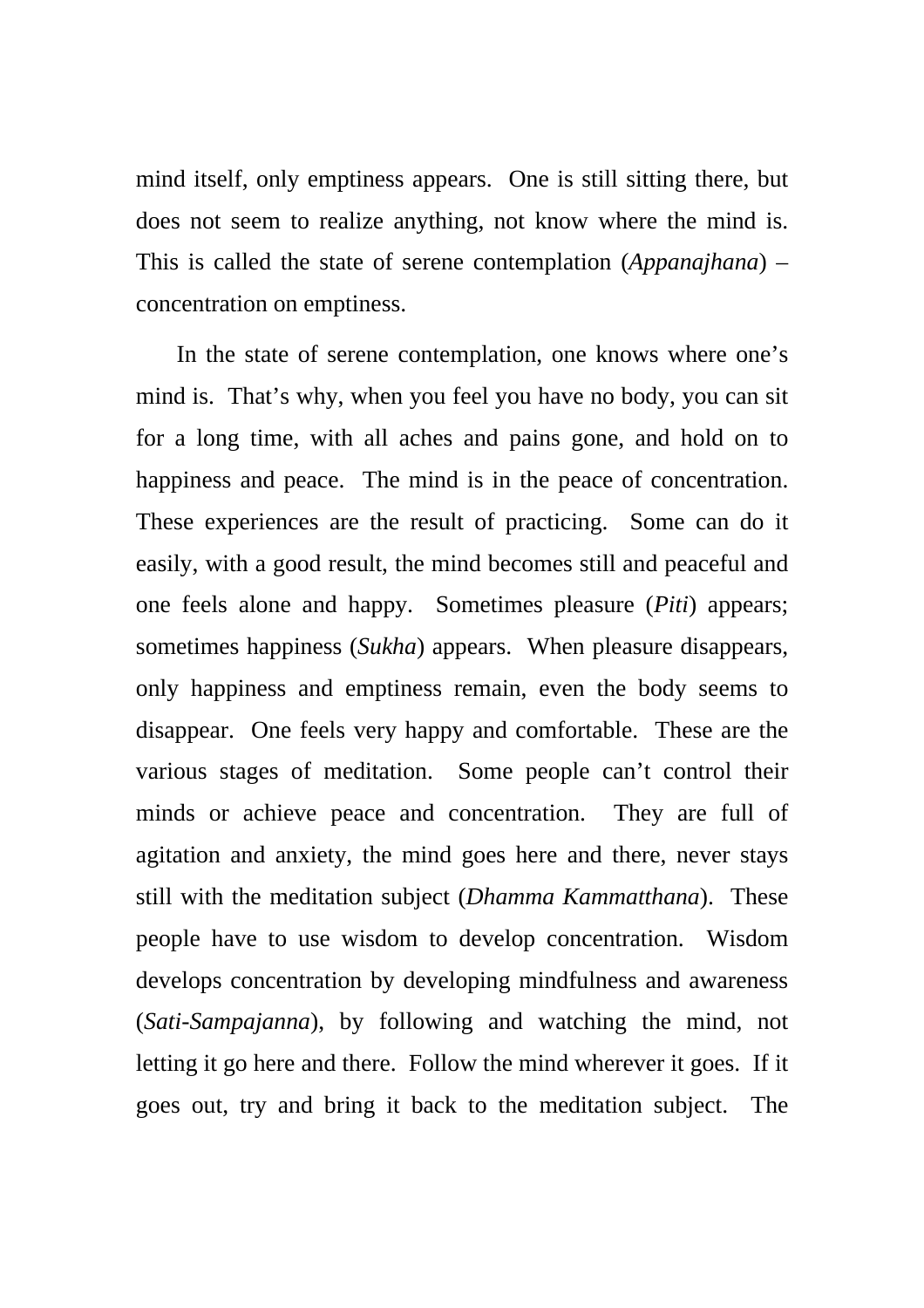nature of the mind is to think, always to think, to think to no end. We have to follow the mind and what it thinks about. If the mind is thinking about the house, the car, a person that causes you agitation and anxiety, we have to chase the mind and try to stop it from thinking. We can do this by asking the mind; do these things that you think of or are attached to belong to you? This is the question our mindfulness and wisdom should ask the mind. If the mind answers yes, then those things and thoughts belong to you. Then, mindfulness and wisdom should ask the mind again: if they belong to you, can you take them with you when you die? Can you bring your house, car, or that person with you when you die? It is certain that when we die, we can take nothing with us. So the mind understands this answer, will settle and calm down easily, and we can gently pull it back to the meditation subject again.

If the mind wanders back to those subjects and thoughts, we must question the mind again and again. Do those things really belong to us? If it were so, we could take them with us when we die. The mind finally surrenders, and allows us to bring it back to the meditation subject for peace and happiness. We need to concentrate, not be involved with anyone, we need to be alone. This is the way for the mind to find peace from meditation development.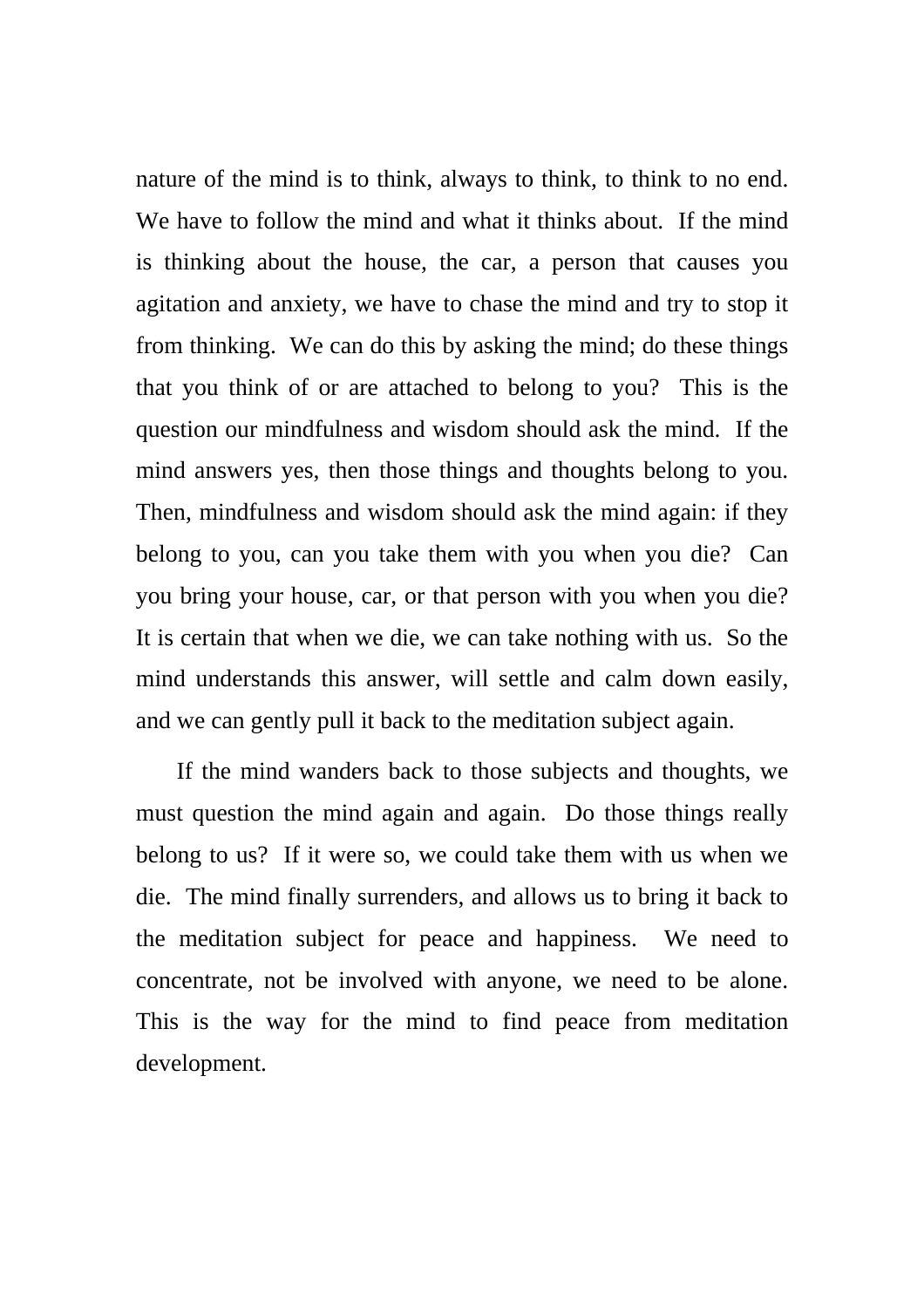If the mind is still not at peace, we should not worry. Continue to use mindfulness and wisdom, and carry on repeatedly asking those questions. Finally, the mind will realize that after we die, we cannot take anything with us. Then it will stop wandering or thinking, and stay still and at peace. It will let go at the end. This is one of the methods that we use to train difficult minds, i.e. we keep on following the sense-object (*Aramana*) of the mind instead of worrying about the meditation subject (*Dhamma Kammatthana*).

Another method is just to be alone, sit alone, not bother with anyone else, or with one's work. We sit alone and try to train our mind. We call this working within to try and develop our mind for concentration and peace. When our mind is calm and peaceful, we know it. We feel the happiness clearly within. The happiness gained by wealth and material thing is not the same as the happiness when we are at peace (*Niramissa*-*Sukha*), the happiness that is independent of material things, i.e. spiritual happiness. We let go of all belongings, both human and material, all worries, and the mind is at peace. Both body and mind feel light and without burden. In meditation, the mind will be in deep concentration, full concentration or absorption (*Appanasamadhi*), concentration which is very firm and stable.

After you have practiced to this stage, you should understand and try to remember which sense-object (*Aramana*) the mind is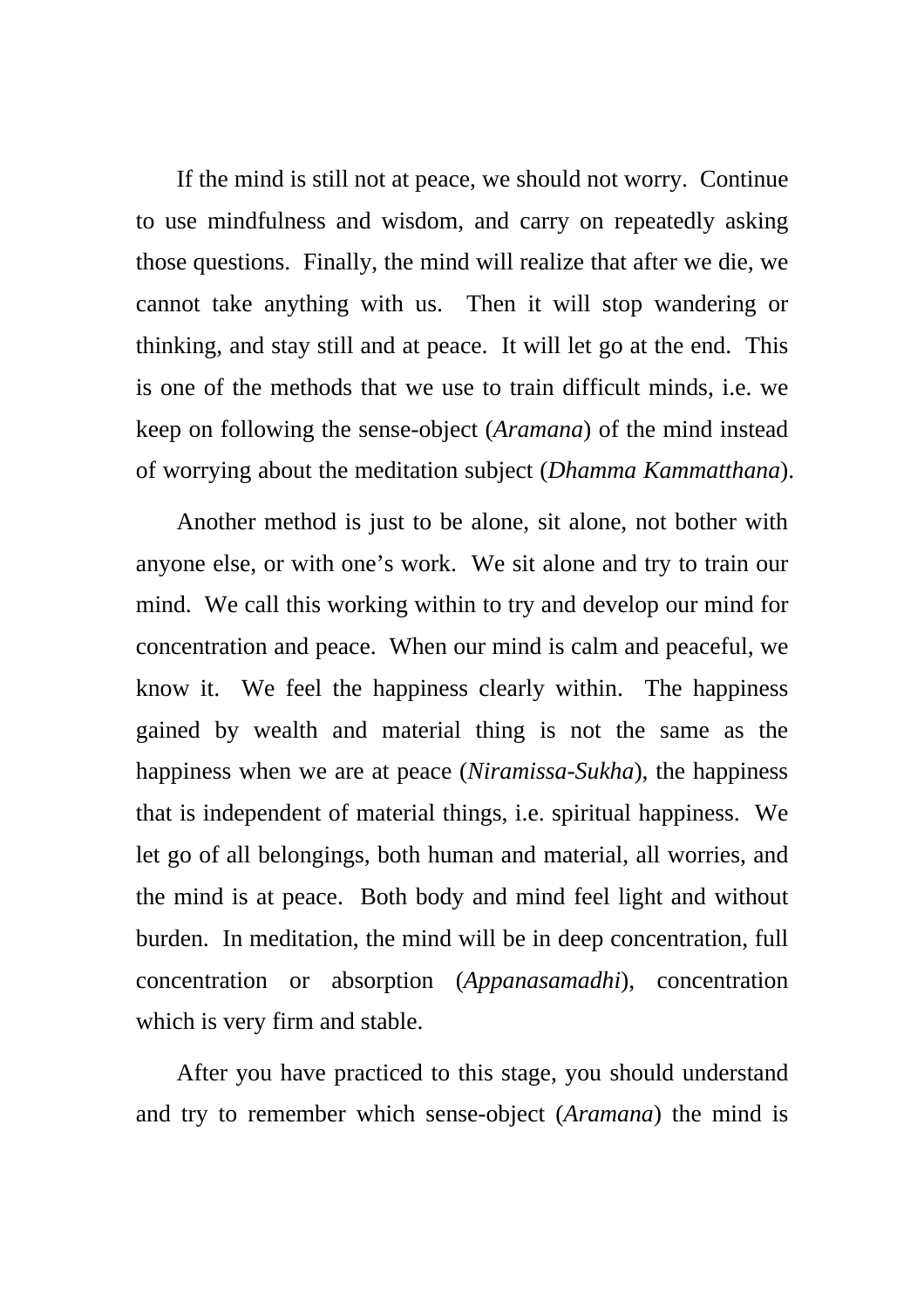focused on at that moment. Try and remember carefully and firmly, and continue to carry that sense-object in peace. Then you can sit for a long, long time. It can be 1, 2, or 3 hours. You will feel so peaceful, and as happy as you can be. All you will see is emptiness and happiness.

When you reach this stage, you should try and practice more often. Start by trying to remember what we have done since the beginning. Remember how we sit, what we use for a meditation subject (*Kammatthana*), and what kind of sense-object (*Aramana*) arises. What type of hindrances (*Niavarana*) arises? Which method have we used to get rid of those hindrances? Try and remember every step. And when your mind stays in peace, what is the sense-object that the mind focuses on? How long does the mind stay in the state of Approaching Concentration (*Upacarasamadhi*)? What sense-object (*Aramana*) is the mind holding when the white light appears, when the mind is at peace, when some start to hear sounds or voices? Recall that when you let go of this *Aramana*, the mind will reach into deeper concentration or absorption (*Appanasamadhi*). The whole body feels empty, with no aches or pains anywhere, and you can sit for several hours in peace and happiness. We should recollect and try to remember how we were sitting and the step-by-step practice that enabled us to reach this happiness and lightness. Try and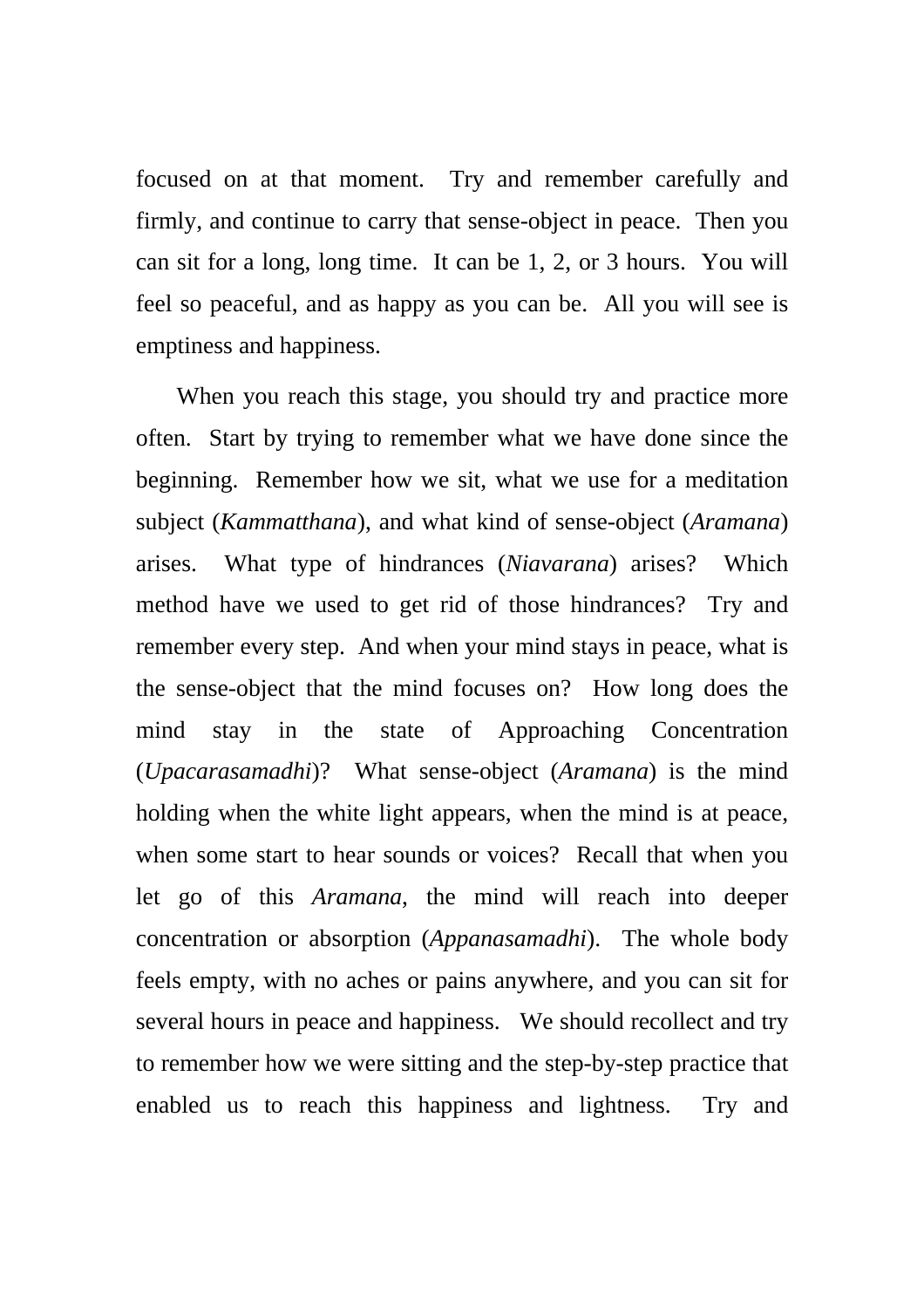remember it well, and practice every day and often. If one succeeds in practice at this level, one has reached the end of concentration development (*Samatha*-*Kammatthana*). We should be able to quickly gain concentration of the mind if we do it every day, and often. The more you do, the more experienced you become, and then you are called an Experienced Practitioner (*Vasi*). When you are experienced, you can meditate any time and do it easily, and it does not take long before you are at peace.

We should make an effort and try hard to meditate any day. You have to start at the beginning and remember what you did before when you succeed. Then the mind will easily reach peace. Do it often until you can easily reach the stage of deep meditation (*Appanasamadhi*). Then, if you wish, you can withdraw from concentration at any time you want, and not worry about anything. Then the next step to learn is called insight development (*Vipassana Kammatthana*). This is done by using wisdom, and is the method that helps us to let go of defilements and impurities (*Kilesa*).

After you have heard what I have taught you today, I'd like you to pay attention to your practice by using your own mindfulness and wisdom (*Sati*-*Panna*) to turn your mind to focus on the meditation subject (*Dhamma Kammatthana*) that you have chosen during practice. With patience, you will develop your mind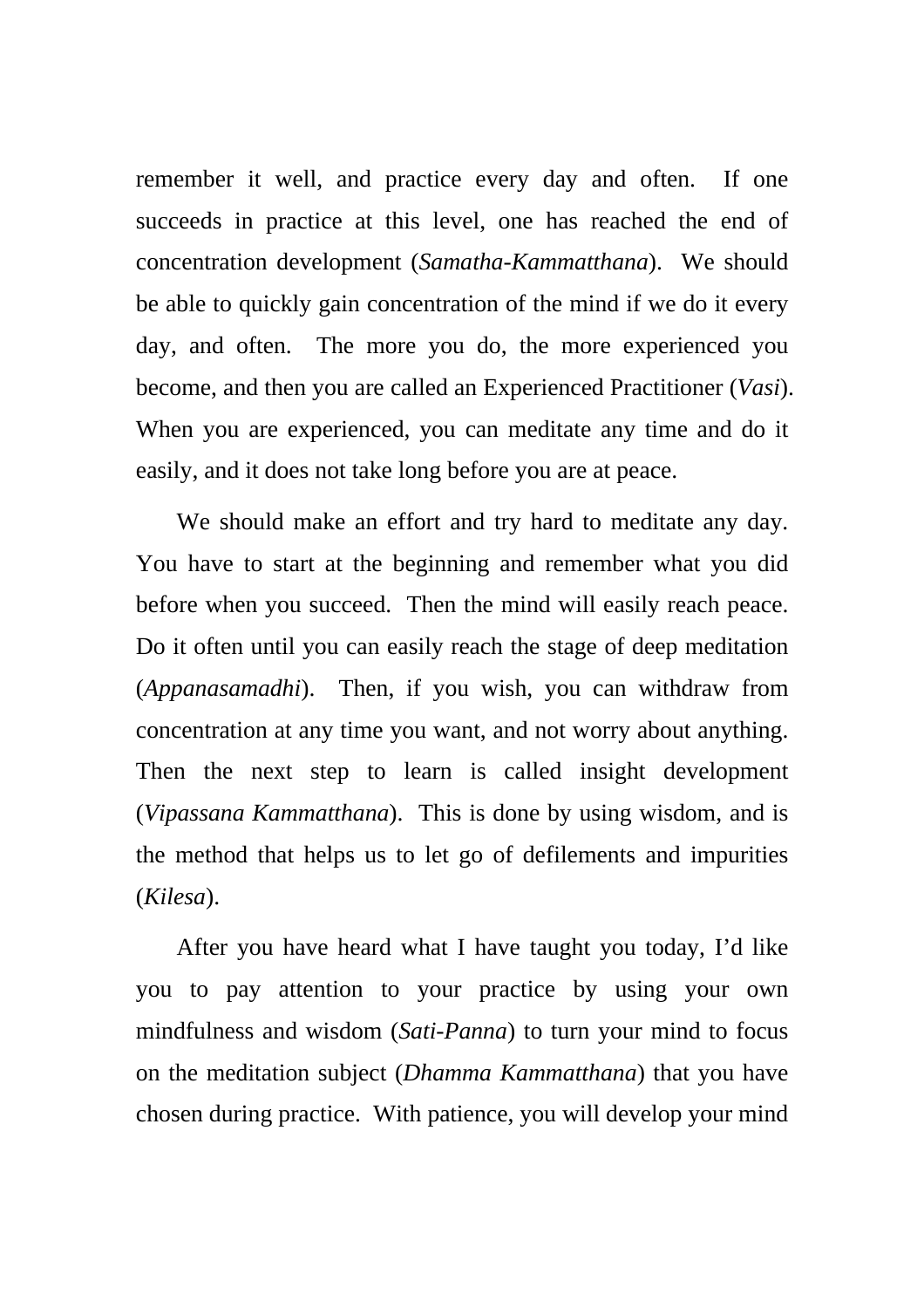step by step, as I showed above. Later you can add wisdom to your practice and proceed to insight development (*Vipassana Kammatthana*). Today I only guide and teach you how to start to do meditation from the beginning until your mind is at peace and reaches established concentration (*Appanasamadhi*). From then, watch your mind with mindfulness and awareness (*Sati*-*Sampajanna*) until the bell rings; then you can withdraw from concentration.

## **The Method for Withdrawal from Concentration (Samadhi)**

After you have been sitting peacefully in meditation, you have to decide to come out. Before you withdraw from meditation, you should turn your mind to breathing-in and –out. Do it gently at first, until you can feel the breathing, then start breathing normally. Then, gently remove your right hand and place it on your right knee, followed by the left hand on to the left knee. Then open your eyes and breathe normally.

This is the way to withdraw from concentration with mindfulness and awareness, step by step with happiness. Then you should stand up and sit comfortably somewhere while still at peace.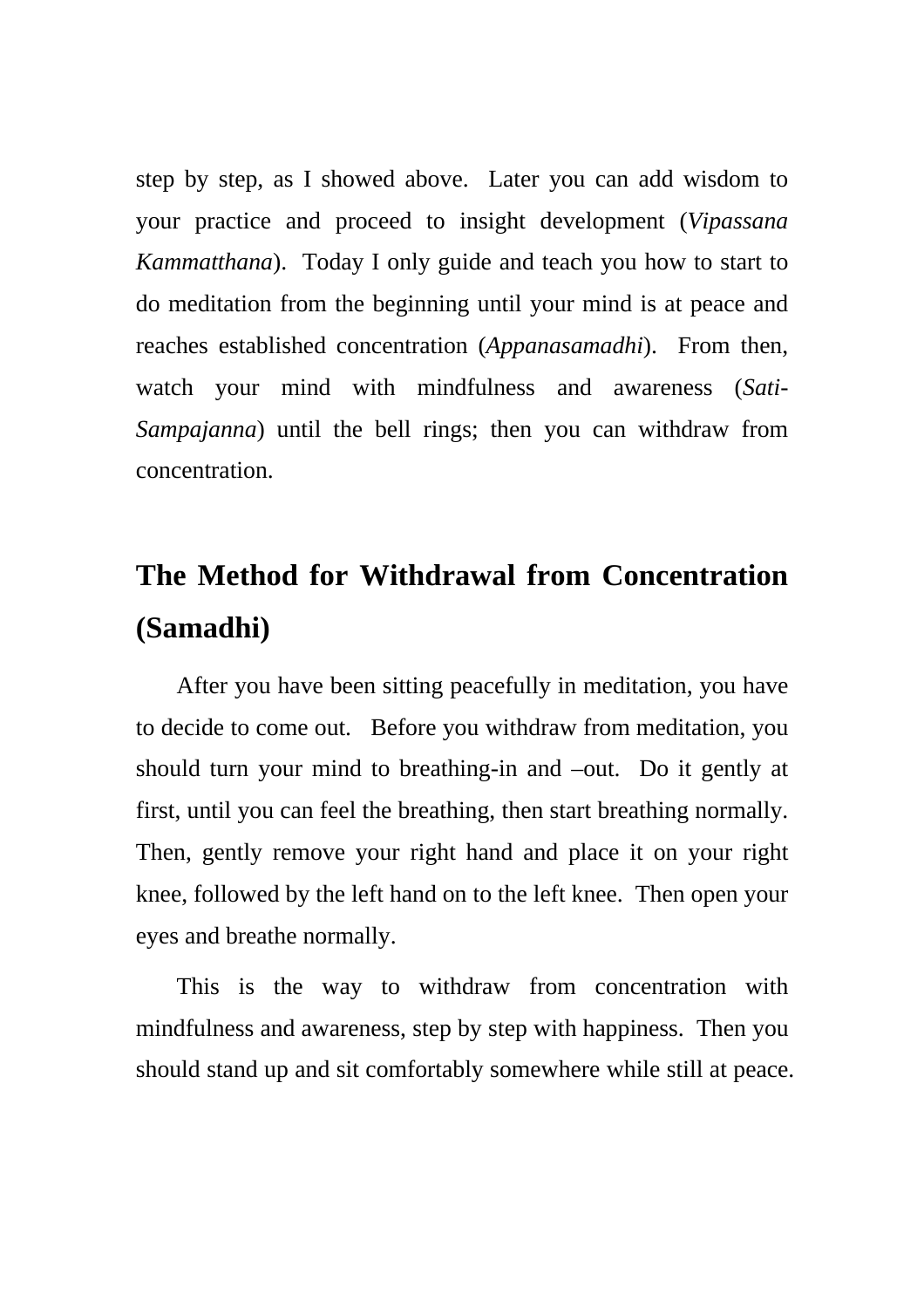Even better, try and recollect what you did to gain this peace and make your mind happy forever.

I would like you to do what I said when you want to withdraw from concentration. After practicing concentration development step by step, most of us get up so quickly when we want to withdraw, and this means lack of mindfulness and awareness (*Sati*-*Sampajanna*). It is not the right way to do it. It is not the way an experienced practitioner does it. Your concentration will decline easily, and it will be hard to keep it strong and firm, as it should be. So please try and understand how to practice correctly.

### **Technique for Practicing Meditation**

### **Walking Meditation**

Just walk like we walk normally. It is the change from one practicing position to the other that involves meditation.

The path for a walking meditation should be about 15 or 20 metres long. But if there is not that much space available, a shorter distance is also all right. After you have walked to the end of the meditation path, stop and stand still for a little while, then gently turn around and walk back along the path to the end. Stop, stand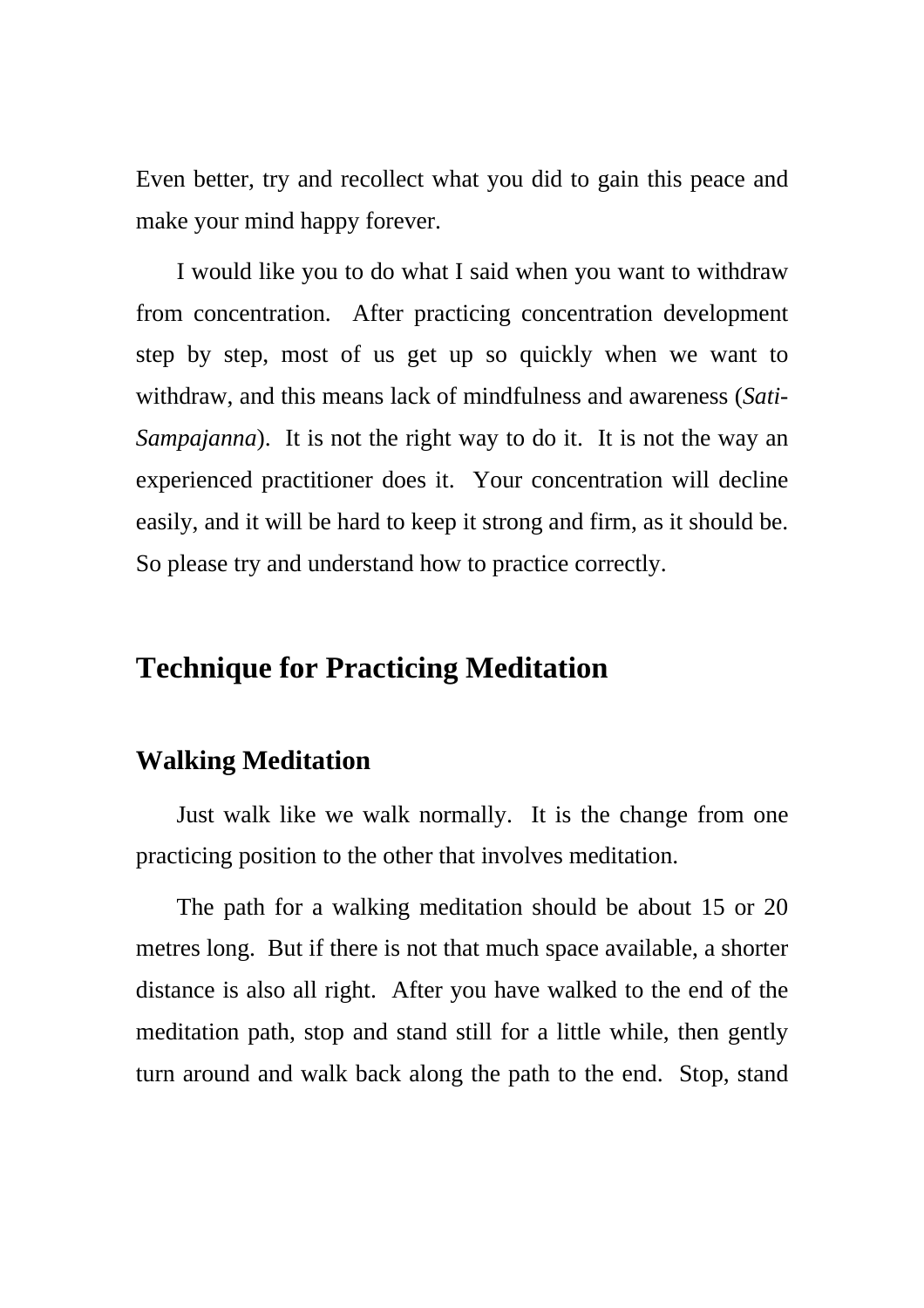still, then turn around and walk back along the meditation path again. Repeat the walk back and forth.

When you first start a walking meditation, you should stand still and concentrate your mind. Raise your hands palm to palm like paying respect, and attend firmly to practice. Then start walking. You should walk for at least 15-20 minutes if you want to practice seriously, and if you are at a forest temple, you should walk for a t least 30 minutes. The more you walk, the better. One hour is good. The walking gives our body a chance to change posture. We will do a sitting meditation well, after a walking meditation.

#### **Advantages (***Anisamsa***) of Walking Meditation**

- 1. We can walk a long distance.
- 2. Helps digestion.
- 3. Builds strong and healthy body.
- 4. Prevents various illnesses.
- 5. Makes the mind strong and helps it to stay at peace.

If we practice only sitting meditation, we may not be able to walk a long distance, and can easily fall sick, so using different positions in meditation is better. When we do walking meditation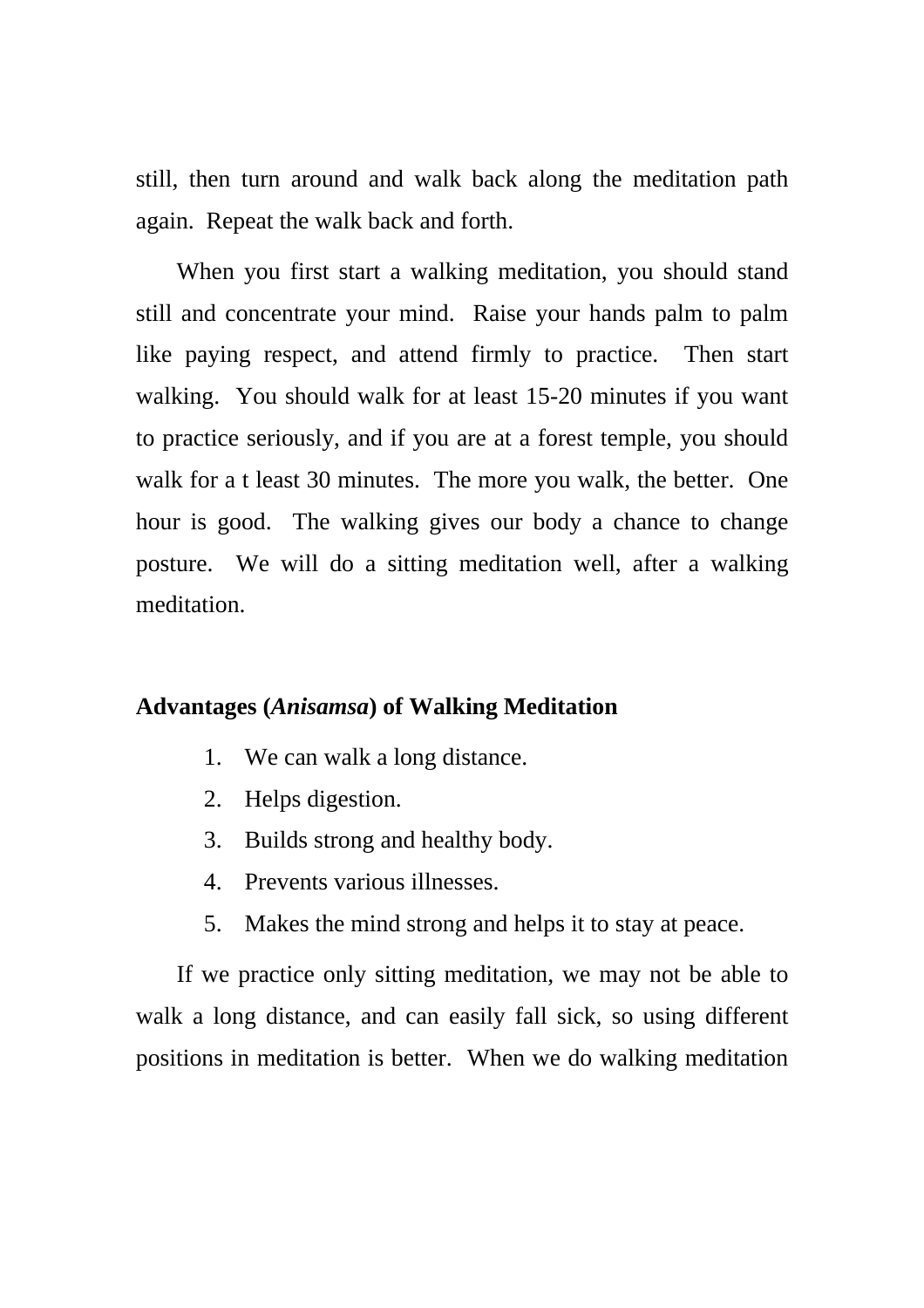our mind focuses on the breathing. Do not let if go anywhere else, just as when you are doing a sitting meditation.

During walking meditation, the mind does not stay at the same place. It sends a message to the leg to make the leg move, then it goes back to the breathing-in and breathing-out. But the mind must never be sent outside the body, even though it does not stay still, in contrast to sitting meditation, because the body is moving. Rapture or joy (*Piti*) arises during walking meditation, and when it comes, your pace of walking will be quicker, and you can walk for a long time. After walking for a while, the body will sometimes feel lighter and happier than before. This will help you to like walking for a long time.

Do the walking meditation until the time that you planned to stop and rest. Then, do not go and start a sitting meditation right away, have arrest first, and then start the sitting meditation. If you walked for 30 minutes, you should sit and meditate for an hour. Even that is too short, not enough. You should gradually try and increase the time of meditation more and more. Suppose we do walking meditation for an hour, but can then sit and meditate for only 40 minutes before feeling tired and sleepy, then this means you are not healthy, and there is something wrong with you.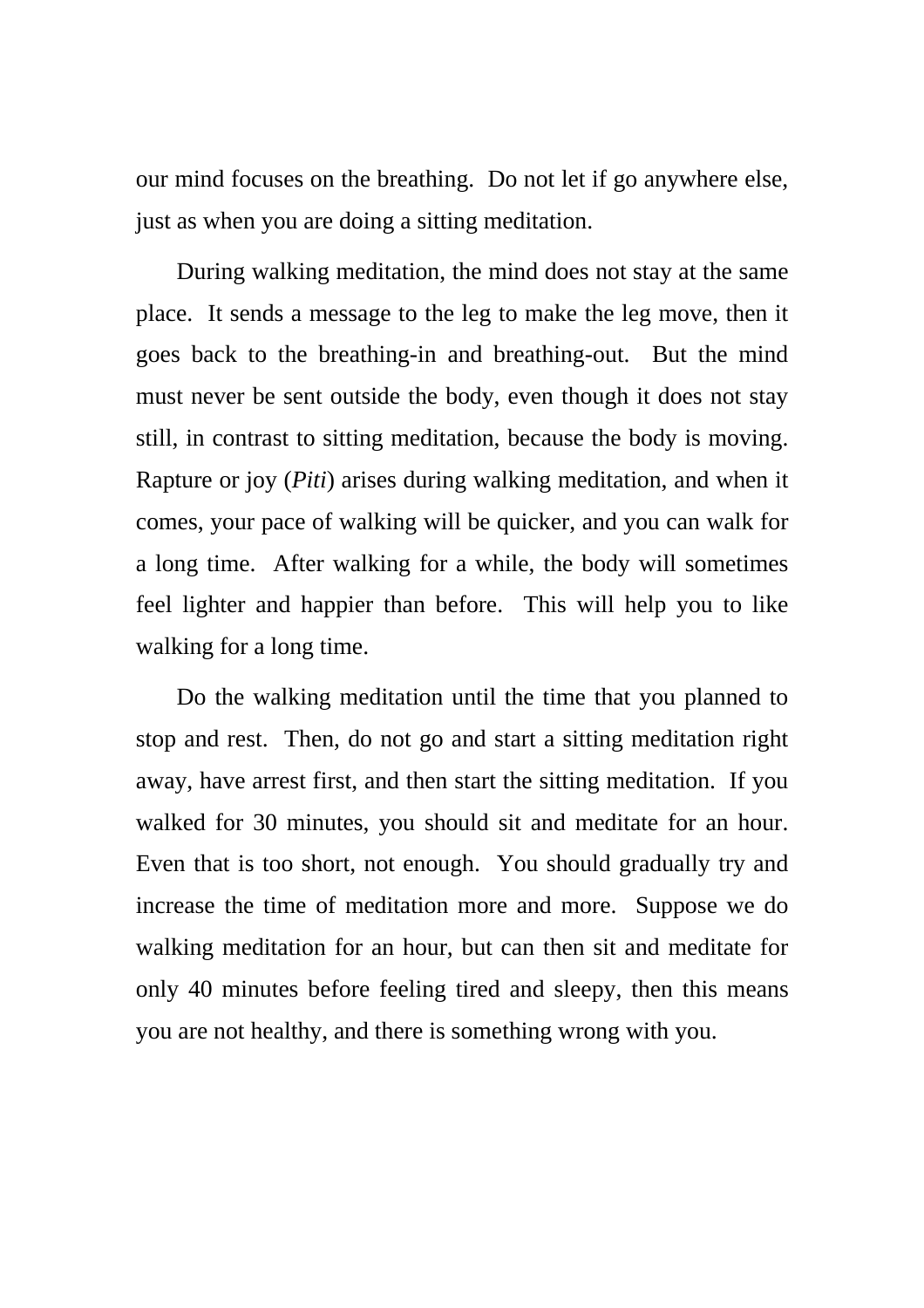If you do a walking meditation for two hours but then feel tired and cannot sit and meditate for very long, you should reduce the time of walking meditation.

Some great teachers can walk in meditation for four hours and then do a sitting meditation. For myself, when I strive to do a forceful practice, I walk in meditation for two hours. If we don't want to do that, we can do walking meditation for one or two hours, and do sitting meditation for three hours. Sometimes we should do walking meditation for one and a half hours and sitting meditation for four hours. Do whatever suits you.

If you choose to sit more and walk less, that is all right. But you should not walk less than 40 minutes. Activity and movement help to make the body healthy and strong, and promote good blood circulation. When we walk long distances we rarely fall sick, and have a good digestion. After a meal, you should rest for a while before starting a walking meditation, continue with a sitting meditation.

Now we are going to talk about standing meditation. We can contemplate while standing; it should be no problem, because you are not moving. But most people cannot stand for very long, because their legs start to feel painful. But standing can be used as a method for meditation. So, we can do standing meditation, walking meditation, sitting meditation, and lying meditation. But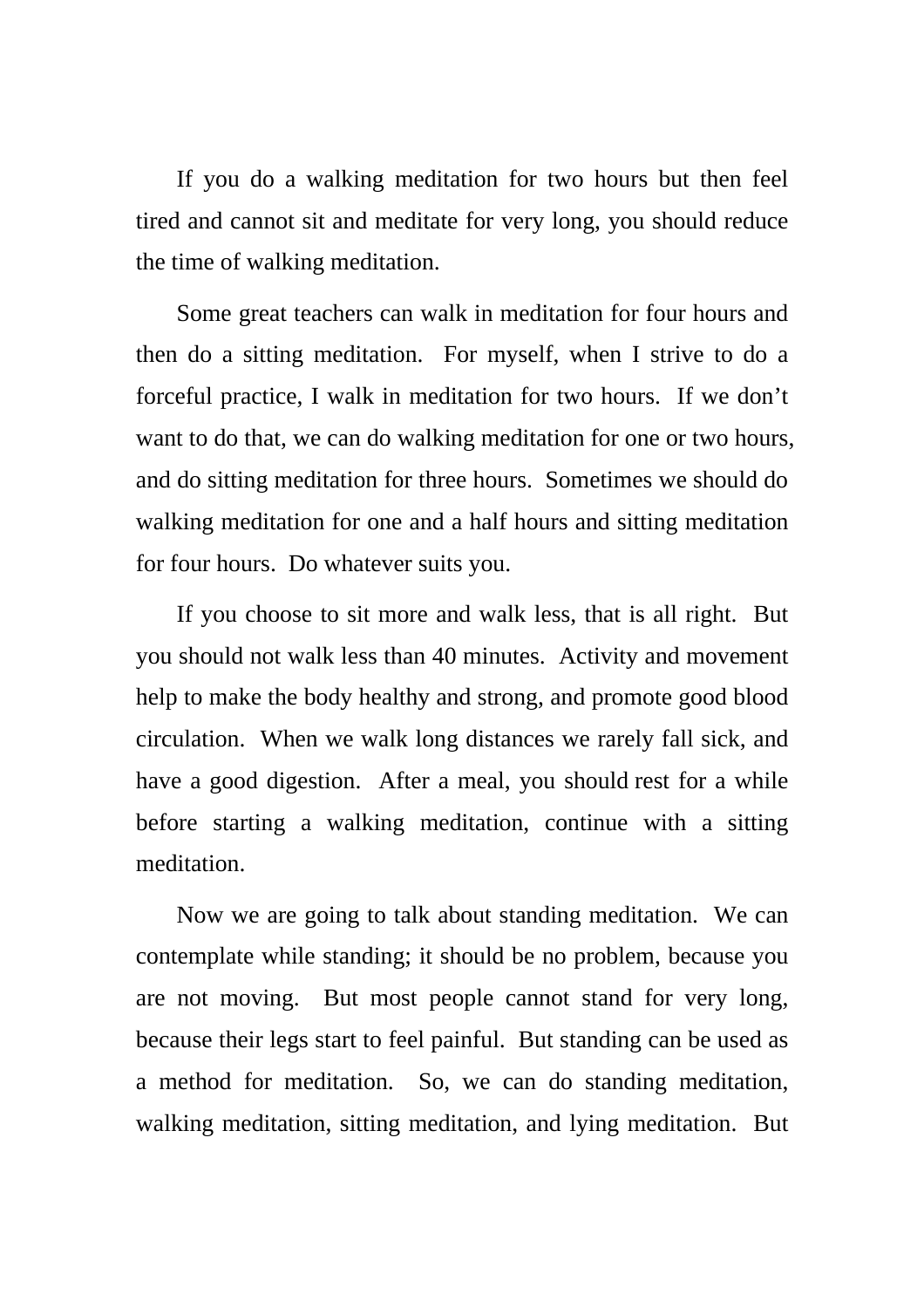in the lying position it is easy to fall asleep. It is the most comfortable position for the body. If your mind does not develop well, you should not do lying meditation, for you will fall asleep and make no progress in meditation practice.

So, there are three positions for meditation practice that we can use. We can practice meditation any time. Some people practice until quite late, around 11 pm, and then sleep, for it is time to rest. Before you go to bed, you should think of the Buddha, *Dhamma*, and *Sangha* (the Triple Gem), and then spread the loving kindness meditation. When you lie down to sleep, you can then carry on developing meditation similar to your sitting meditation. Do this until you fall asleep, and sleep with the meditation subject (*Dhamma Kammatthana*) you have chosen. Try it, you'll feel good when you wake up. If you wake up at 2 or 3am, bow down three times, pay respect to the Triple Gem, and start sitting meditation right away. At this time your body will feel light, because all food has been digested. Sitting in meditation between 2 and 3 am is a good time, and better than any time during the day or early at night. You can sit quite well and for a long time, and the mind will become peaceful more quickly. Sitting early in the morning is better than at any other time, because all food has been digested and your body feels very light and comfortable.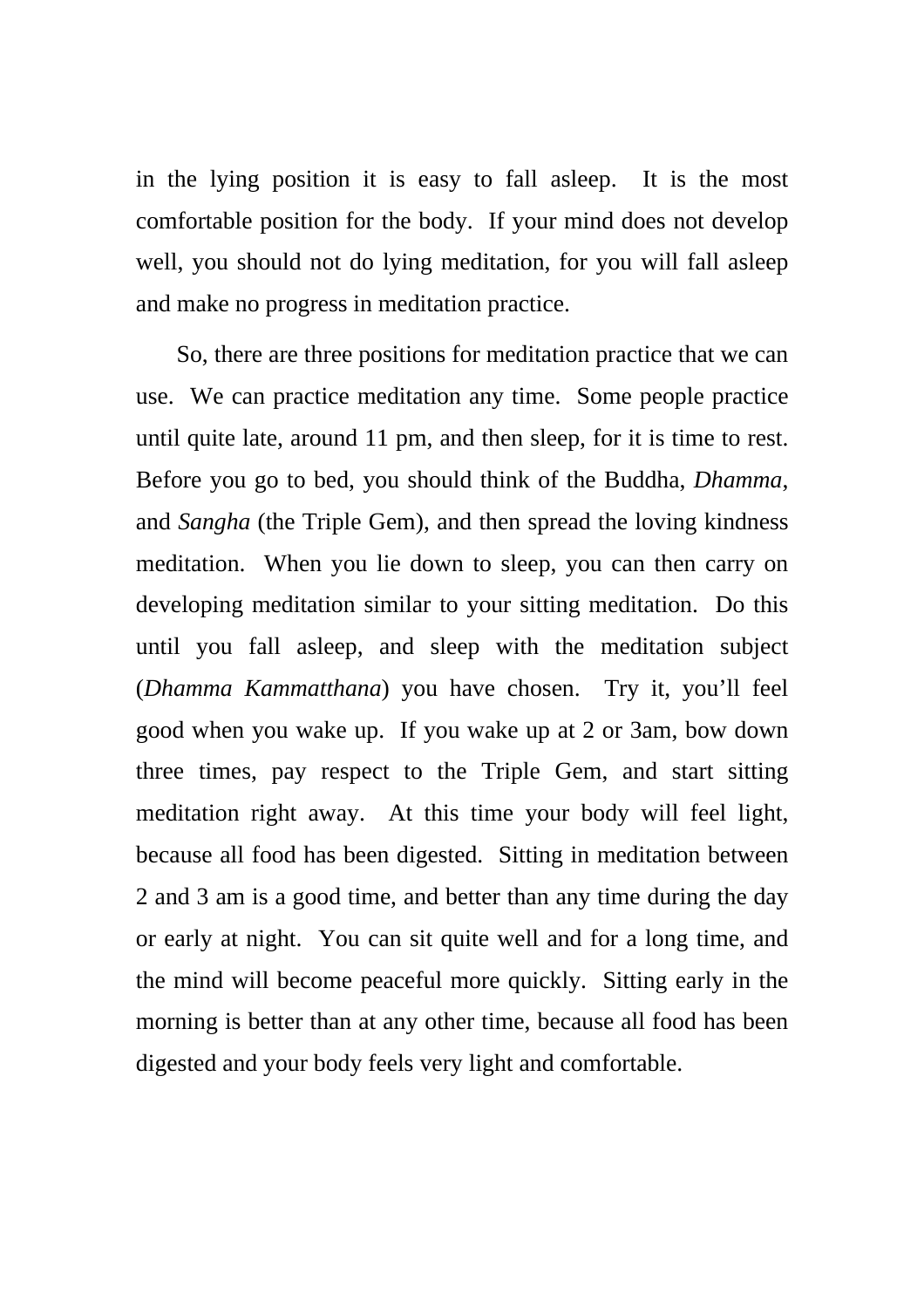One who intends to do meditation should have no dinner in the evening. Even two meals a day is enough; have breakfast in the morning and lunch at 11 am. After that, drink only fruit juice or water if necessary. Going without an evening meal makes the body feel lighter, and you can practice well without feeling sleepy. If you intend to succeed in meditation practice, it is best to take five precepts. If you have an evening meal, you will have a hard time with your practice, for your body will feel full and heavy, and you'll easily fall asleep. You will find it difficult to progress in your meditation. So, one who intends to meditate well should do without the evening meal.

If you are sitting in meditation and feel sleepy, analyze what you have eaten during the day. If you eat glutinous rice with coconut milk and ripe mangoes, durian, fatty pork, pumpkin, potatoes, or other heavy foods, they tend to make you sleepy. You should try and avoid eating foods that make you feel heavy. If you cannot avoid them, eat less of them, to stop you becoming drowsy and sleepy. You need to be in a bright and cheerful mood to practice. We have to adapt ourselves to progress in and gain benefit from our practice.

The Buddha used to teach monks, nuns, novices, and other serious practitioners not to eat much during a meal. When you eat and feel nearly full, say, in another five bites you will feel full, you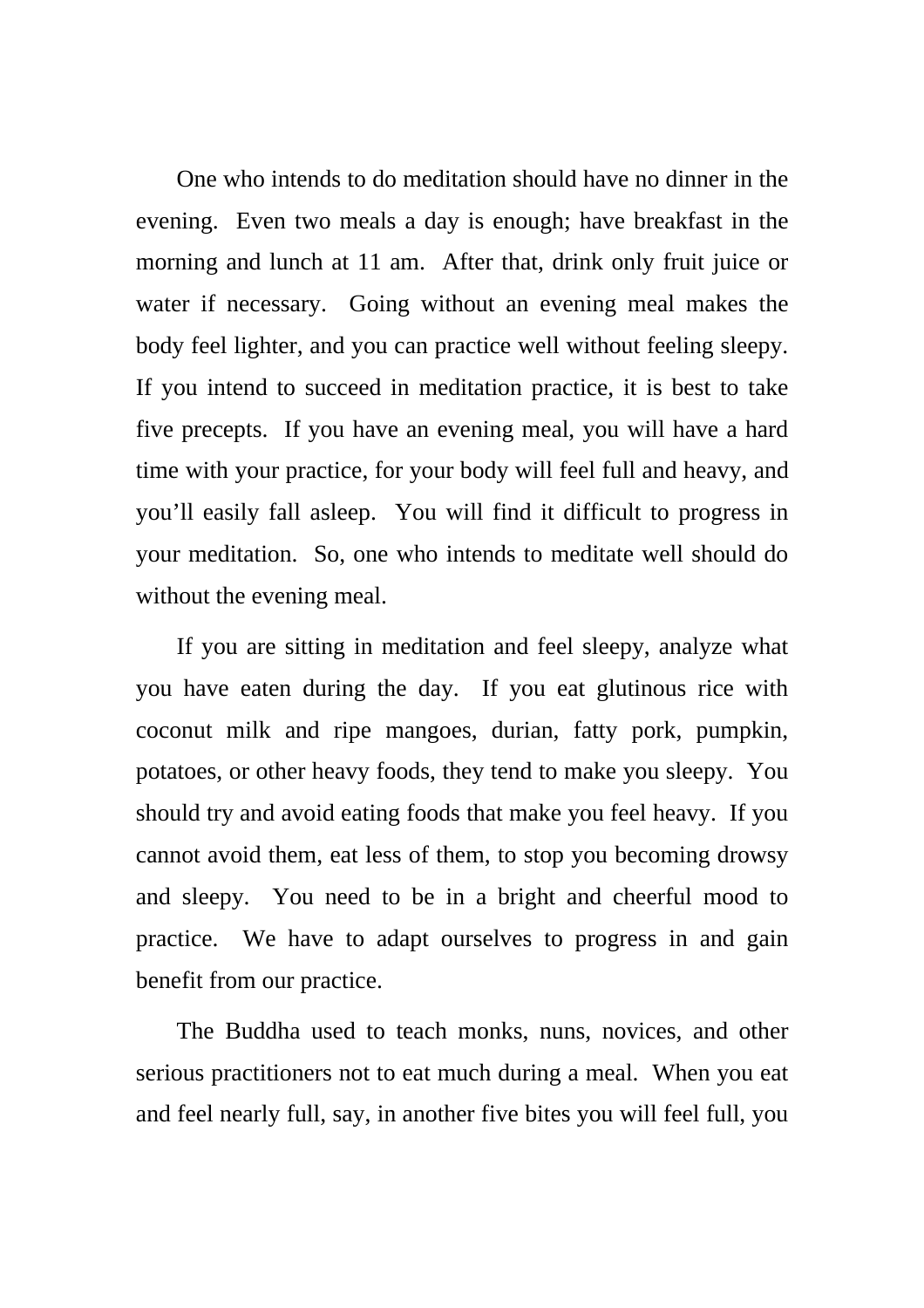should stop before that. Try and calculate, suppose you normally eat 20 mouthfuls and feel about full. Then instead, eat only 15-16 mouthfuls, stop, and drink water, you'll feel full and just right. If we eat until we feel full, or about right, then you have to drink water and you'll feel overfull and uncomfortable. Your body will feel heavy. If you eat glutinous rice and then feel sleepy, change to eating normal rice instead. Now you know what kind of food to eat to be a good practitioner.

Monks and serious practitioners generally realize how much they need to eat so that they will be comfortable. They usually know how many mouthfuls they need. If they are still hungry after eating, then they add just a few more bites. On the other hand if they feel heavy and sleepy after eating, they eat a few less mouthfuls at the next meal. They adjust the amount of food to suit them. Another important thing to remember, when people find their favorite food, they tend to eat a lot of it. You have to be very careful. If you can eat just the right amount of food, it will help your practice.

The beginning practitioner faces many difficulties, such as tiredness and sleepiness. Do not be discouraged. When you feel sleepy, I don't want you to drink coffee to wake yourself up. I prefer you to wake up thinking of the qualities of the Triple Gem, and of your own goodness that you have done. It is not good to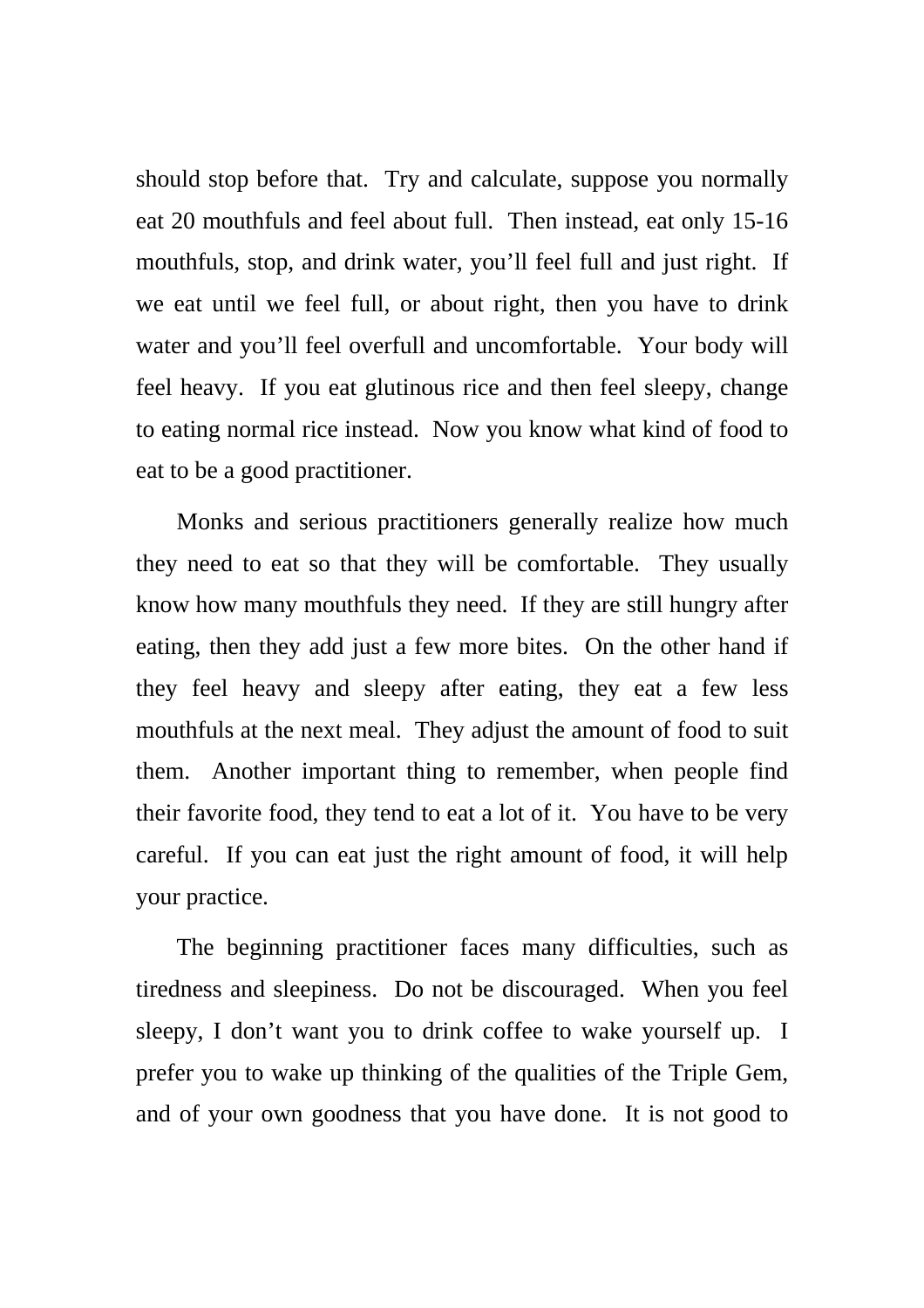depend on coffee or medicine to keep awake. If one day you cannot find the medicine or coffee, you'll fall asleep again. The best way is to avoid them. If you normally drink coffee, it is all right to drink a little bit as usual. But do not drink a strong cup of coffee in order to help you sit in meditation for a long time without sleepiness. I don't want you to do that.

For the above reasons I gave up coffee and cocoa twenty years ago – no coffee, no cocoa. I tried cocoa once again in Wellington, New Zealand, and got a tummy ache. I have not drunk cocoa since then. So, you have to choose what to eat and drink. Whatever makes you feel sick or uncomfortable, or gives you a stomachache, you should avoid. Eat food that agrees with you, such as boiled vegetables with *nam prik* (a spicy pepper sauce), curry, etc. Lay people can find and select the food that agrees with them. Monks, however, can only choose from what lay people offer.

When you invite a monk to come for Dana (offering) at your house, don't tell him what to eat, or force him in any way, he'll choose the food that agrees with him. He also knows how much he should eat. Try not to tell him what to do.

The Buddha taught people to live happily. Those who love to eat tend to eat a lot, particularly their favorite food. They are greedy, and get sick easily. We must be careful about eating. We all like different tastes – some like oily food, some like sour tastes,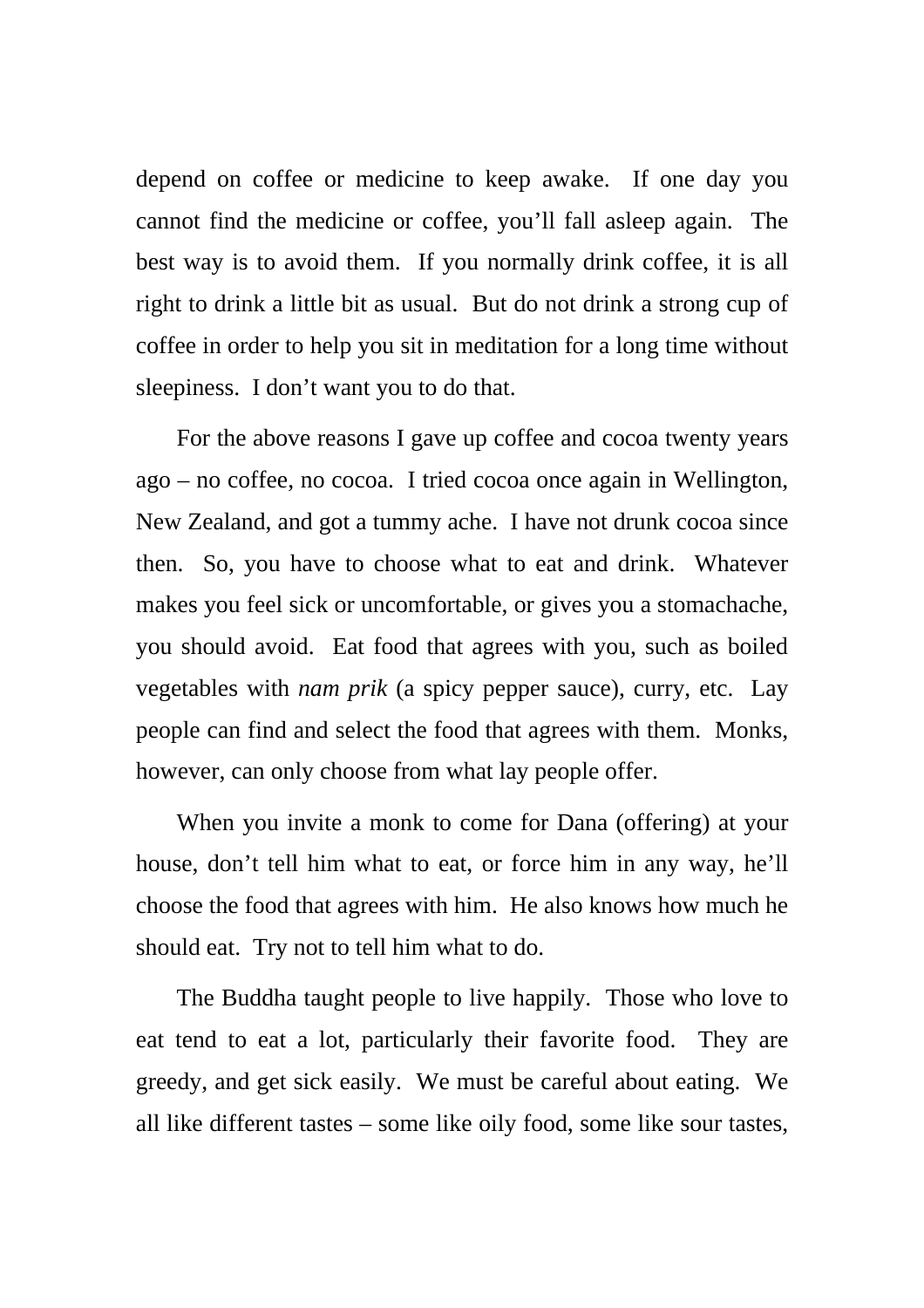some like sweet things, some bitter, some hot, some salty, and some like plain food. Find the food that makes you feel good and comfortable, and eat that.

The Buddha also taught us about the most suitable place for practicing (Sappaya). Such a place:

1. Should be quiet.

2. Should be one where not many people pass by.

3. Should not be an unfinished building, where builders are still at work.

4. Should not be near water that people use for bathing and washing; there is no peace there, and try no to live nearby either.

5. Should not be the place where people look for poles or firewood; it is not private, and not suitable to live near.

6. Should not be a place surrounded by a flower garden, for people like to come and visit the flowers.

7. Should be a place with a suitable teacher (*Puggala Sappaya*) who can teach Dhamma.

8. Should not be on the west side of a village – but east, north, or south are OK.

9. If we have to be with a group of people, they must be of good moral conduct (*Sila*), good friends, and live in peace.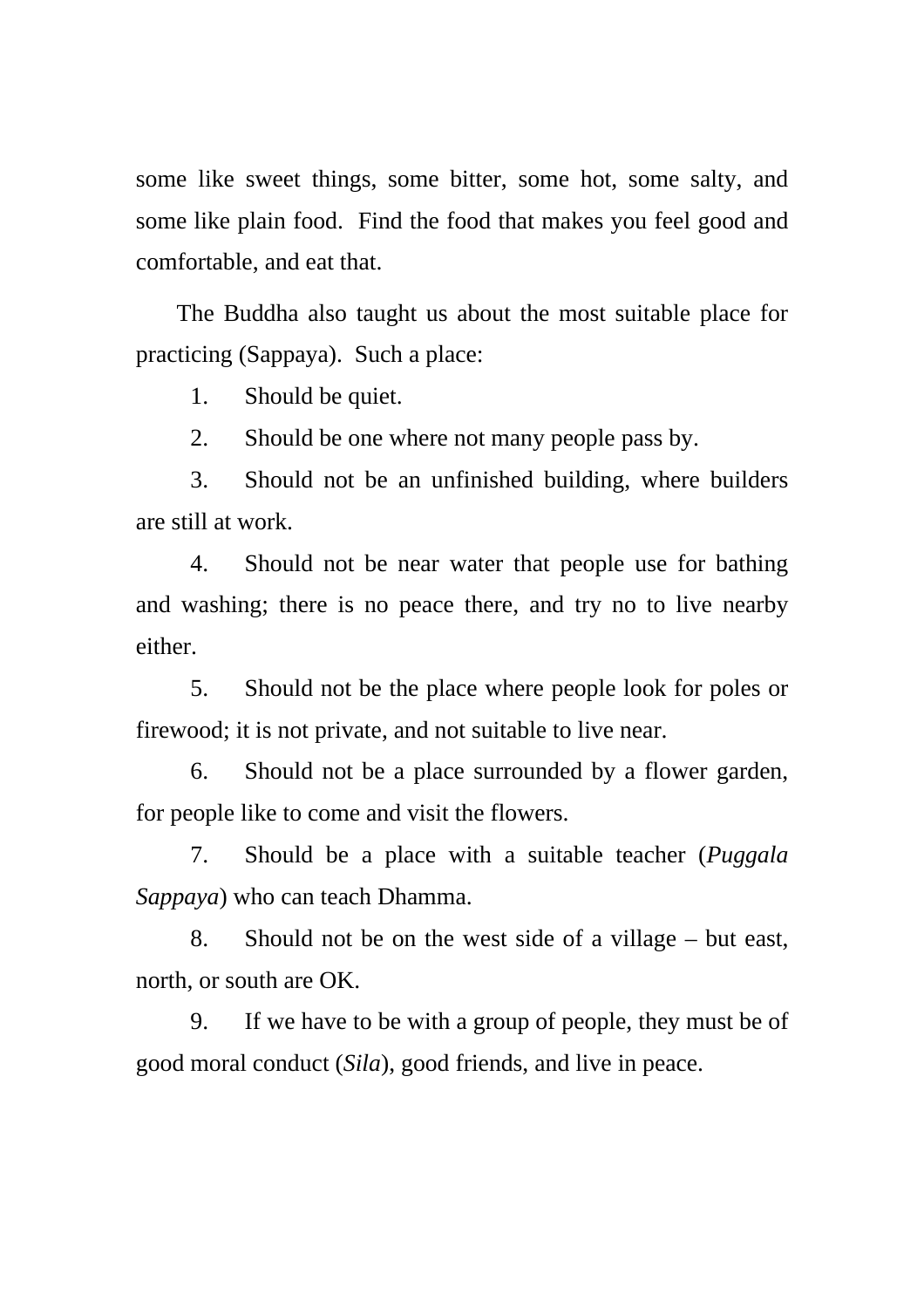10. Must have access to suitable medicine (*Gilana Sappaya*).

So those are the suitable characteristics for a place to practice meditation. If you cannot find all ten requirements, it is all right to find at least five. If we can find a suitable place, we can concentrate our mind most easily, and this will help our practicing development. In a noisy place, the mind tends to go out and follow the noise. In a busy place with many people and no peace, the mind will go here and there all the time – we cannot see our mind at all, and it's hard to catch it and pull it back. So, we need a peaceful place for practicing.

If we can find only five or six of the ten qualities above, they should be:

- 1. A place where no building is going on.
- 2. A place where not many people pass by.
- 3. Not a place where people gather beside water.
- 4. Not a place where people look for poles or firewood.
- 5. A place, which has a teacher or master living there.

6. A place with enough food to eat, and medicine to cure disease.

The Buddha did not allow newly ordained monks to stay where there were may people, for they had no peace. He did not allow new monks to stay at a temple where building was going on,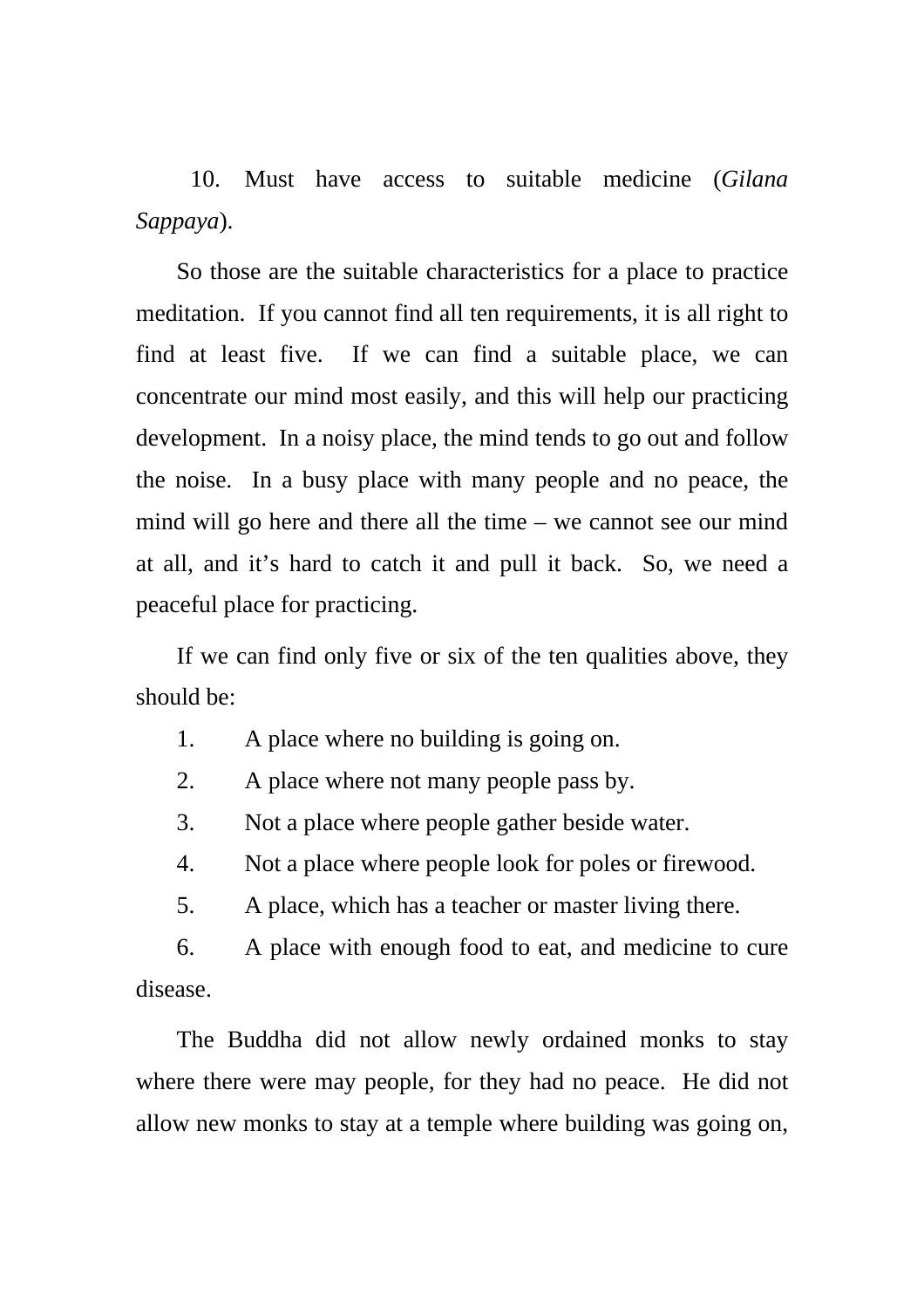neither in the dry nor rainy season. He did not allow new monks to stay at a temple where lots of flowers were growing, because people came to visit flower garden, and again there was no peace. At the riverside, people came to use the water and to play joyfully in the water, with much noise and no peace. Places with plenty of firewood or with people singing also had no peace. A temple located in the western part of the village is not suitable, for when people talk the noise travels to the temple. The temple that has no medicine is also not suitable, nor is one where the food that is offered is salty, sour, or strong-tasting, when we prefer sweet or plain food.

Some young monks are attached to defilement (*Kilesa*). They are young and strong, but when they are older, they will let go of defilement themselves. When they are beginning to practice, they have to look for something they like to support their defilement (*Kilesa*) and their temperament (*Carita*). If he likes sour tastes but we give him sweet things, he doesn't like it; we should give him sour food, or if he likes plain food, we should give him that. After he becomes happy and comfortable, and practice well. He'll start to let go of defilement himself.

Now, while sitting in meditation, look into your body. Some of you feel aches and pains in the legs or knees, and cannot sit long for the pain becomes unbearable. So, you can adjust your posture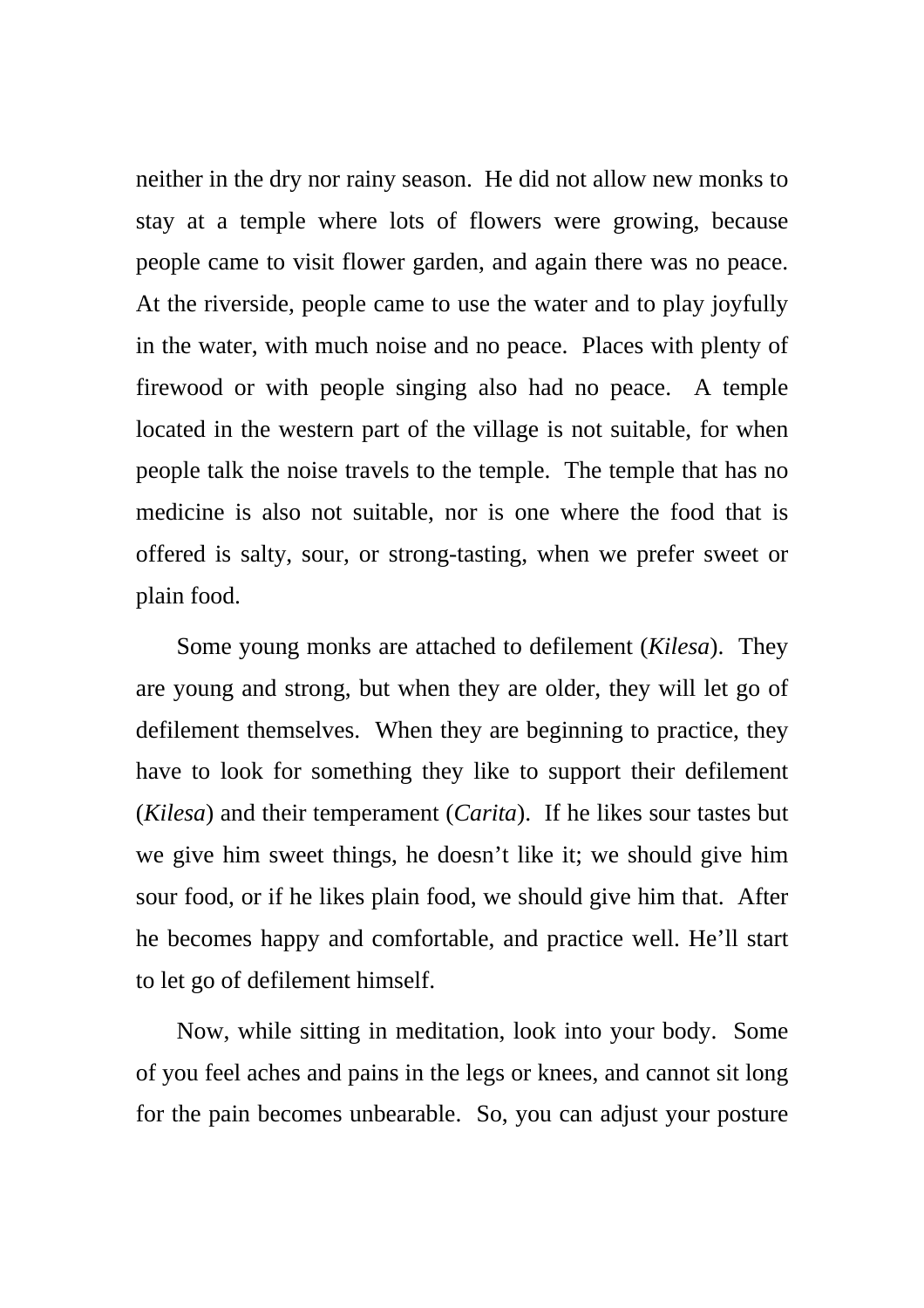to suit your needs, there is no need to sit cross-legged. Sit the way you feel most comfortable.

If your legs or knees become painful when you sit down, you can sit on a chair, for when we meditate, we are working with the mind, not with the body or the leg. We have to adjust how we sit to put our mind at peace. We can sit with one leg to one side, or sit on a chair. Use whatever allows you to sit longer without much pain and lets the mind quickly become peaceful. If we sit and feel sleepy, we can stand up and do a walking meditation. Don't force yourself to sit there and then fall asleep. After a walking meditation, you will feel refreshed. So come back and sit again.

When you travel, your body becomes tired and needs a rest. The mind may be alert, but the body tired and weak. So, we need to rest, and not force the body too much. To force oneself, e.g., to stay awake, do a walking meditation all night, or sit all day, is called Self-Mortification (*Attakilamathanuyoga*). To force oneself beyond one's limit brings suffering (*Dhkkho Anariyo*) to oneself, on top of the suffering of not being able to get rid of defilement, the great enemy. This is not the way wise people practice (*Anatthsanhito*). You waste the whole night and the next day also, because you are sleepy all day. It is not right. We should sleep some of the night and sometime during the day.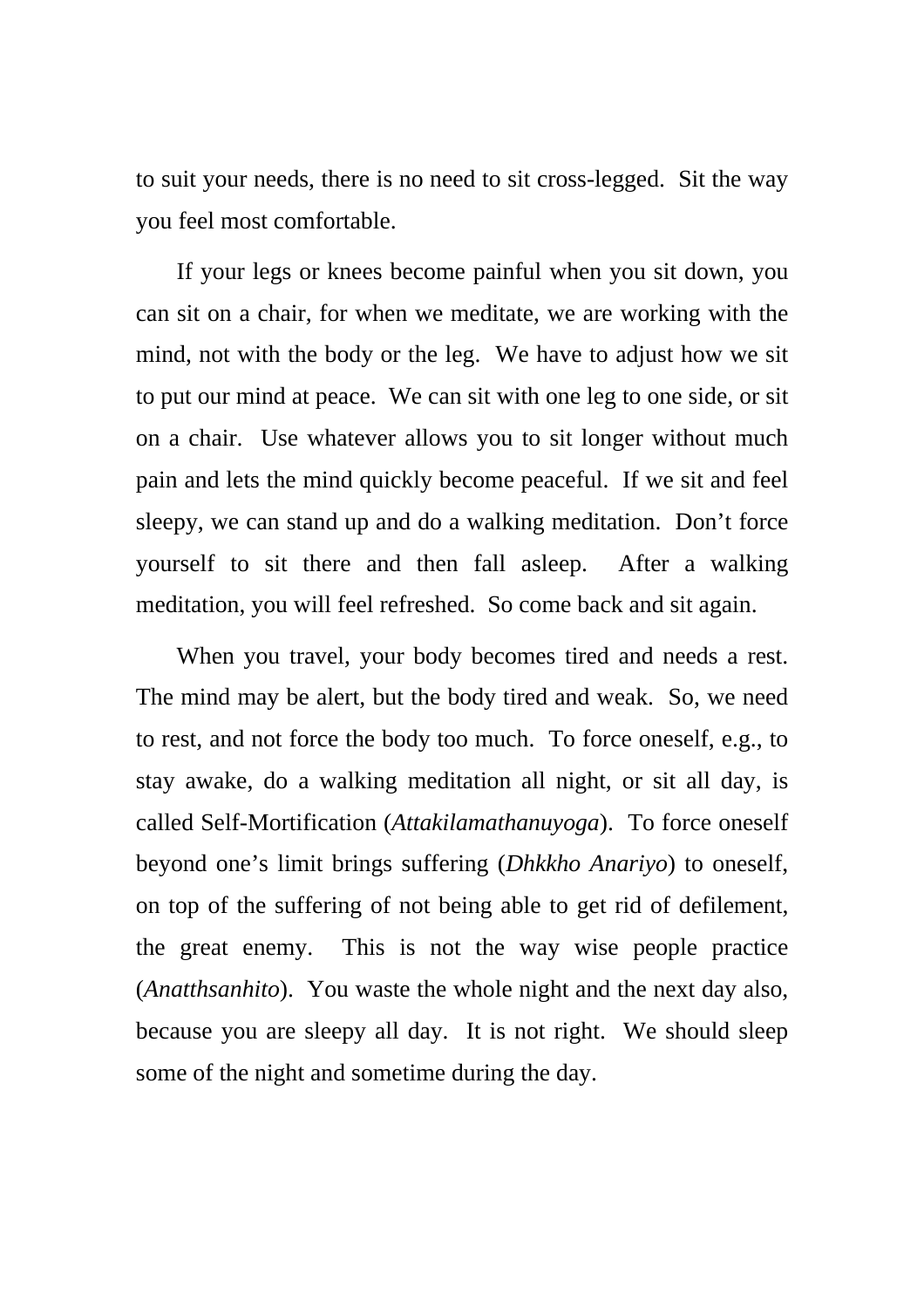If we sleep all night and practice all day, or practice all night and sleep during the day, that is all right. You have to find time to rest. One who does walking meditation all day, and then does not sleep at night will soon fall sick, and their practice will not progress.

Another kind of self-mortification is to stop eating and starve yourself. But the body needs food, for without food we become sick, or worse, die. We have to know how much our body can bear. We use our body to help with our practice, so we have to keep it well enough to do that.

Self-Indulgence (*Kamasukhallikanuyoga*) delays your practice. People enjoy listening to music, going to see movies and plays. The mind is attached to sensual pleasure. They do not like sitting meditation or walking meditation, they enjoy life. They walk slowly. This is not the way wise people live  $-$  it wastes their time.

The right way to practice is called the Middle Path or Middle Way (*Majjhimapatipada*). It is not too tight and not too slow, but just about right. For example, suppose we want to go to a certain village. If we start running towards that village, and if we run in such a hurry that we fall down half way and hurt ourselves we that we cannot go any further, we will never get there. Another person may start to go to that village, but walks very slowly, or get sidetracked, so never gets these either. If we want to go to that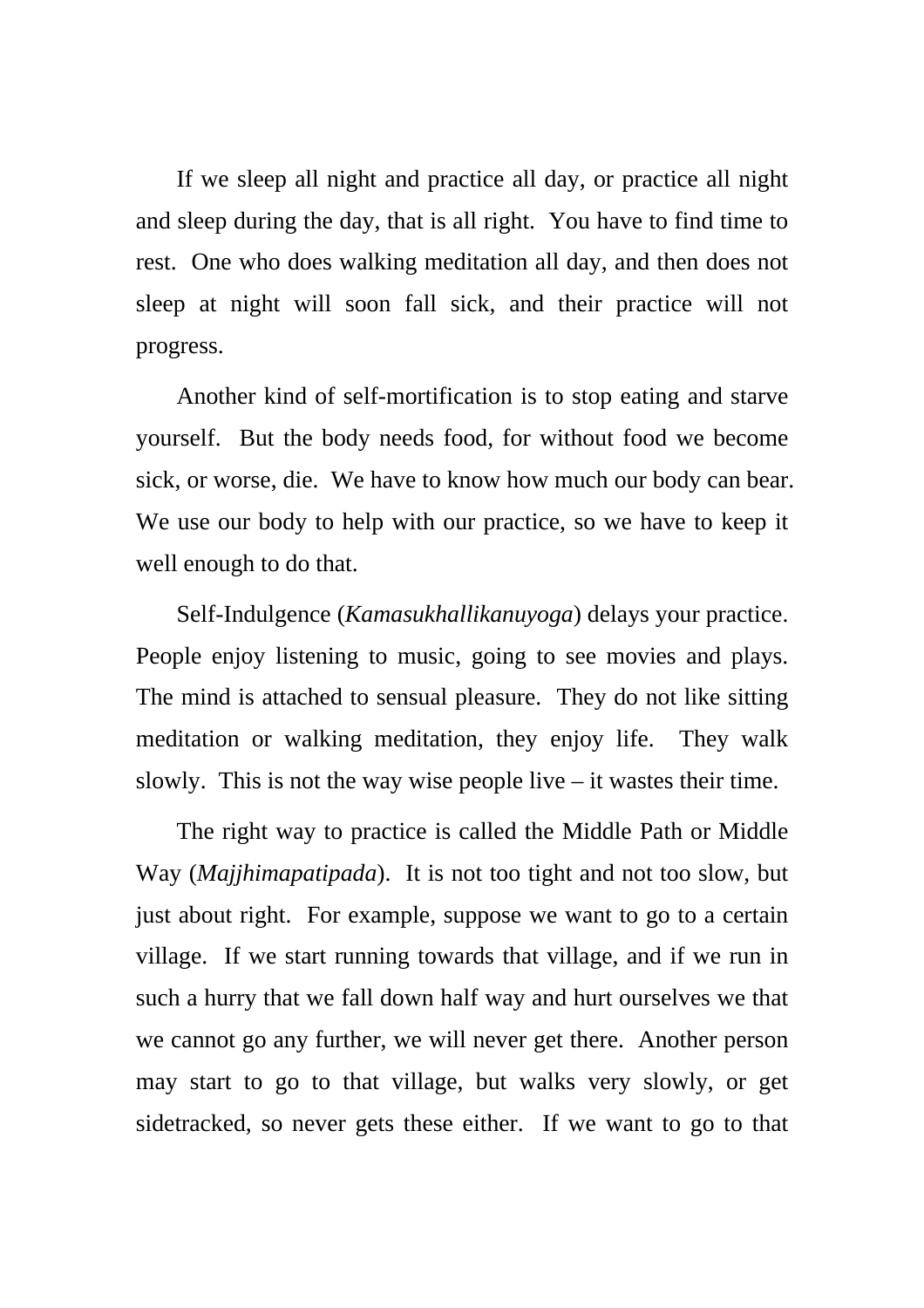village, we have to walk at the right pace, so that we do not become too tired, and so that we reach the village as we intended. That is why Buddha taught us to walk at the middle way.

To practice diligently and use the Middle Way is to match your strength and ability. We are not born equally in both body size and strength. Big and heavy people can work harder, whereas small weak ones have to be content with working less, walking less, but can sit longer. Practice as befits your ability, but do not follow your defilement (*Kilesa*). Your *Kilesa* may tell you to go to sleep, but you must force yourself against that, and not do it. We have to convince ourselves to work a bit harder, e.g., if we used to sit for 20-30 minutes. We should not withdraw from meditation when we feel like it, but should force ourselves to do a bit more, to try harder.

To progress in your practice, you have to force yourself to do more than you used to do. Make a strong intention and set up a system. If you used to sit for 30 minutes, today you must sit for longer than 30 minutes. When lightness and happiness arise from longer practice, which is likely to happen by itself, then sitting for an hour won't feel long any more. When the mind is at peace, lightness will appear, so we should all try and practice diligently.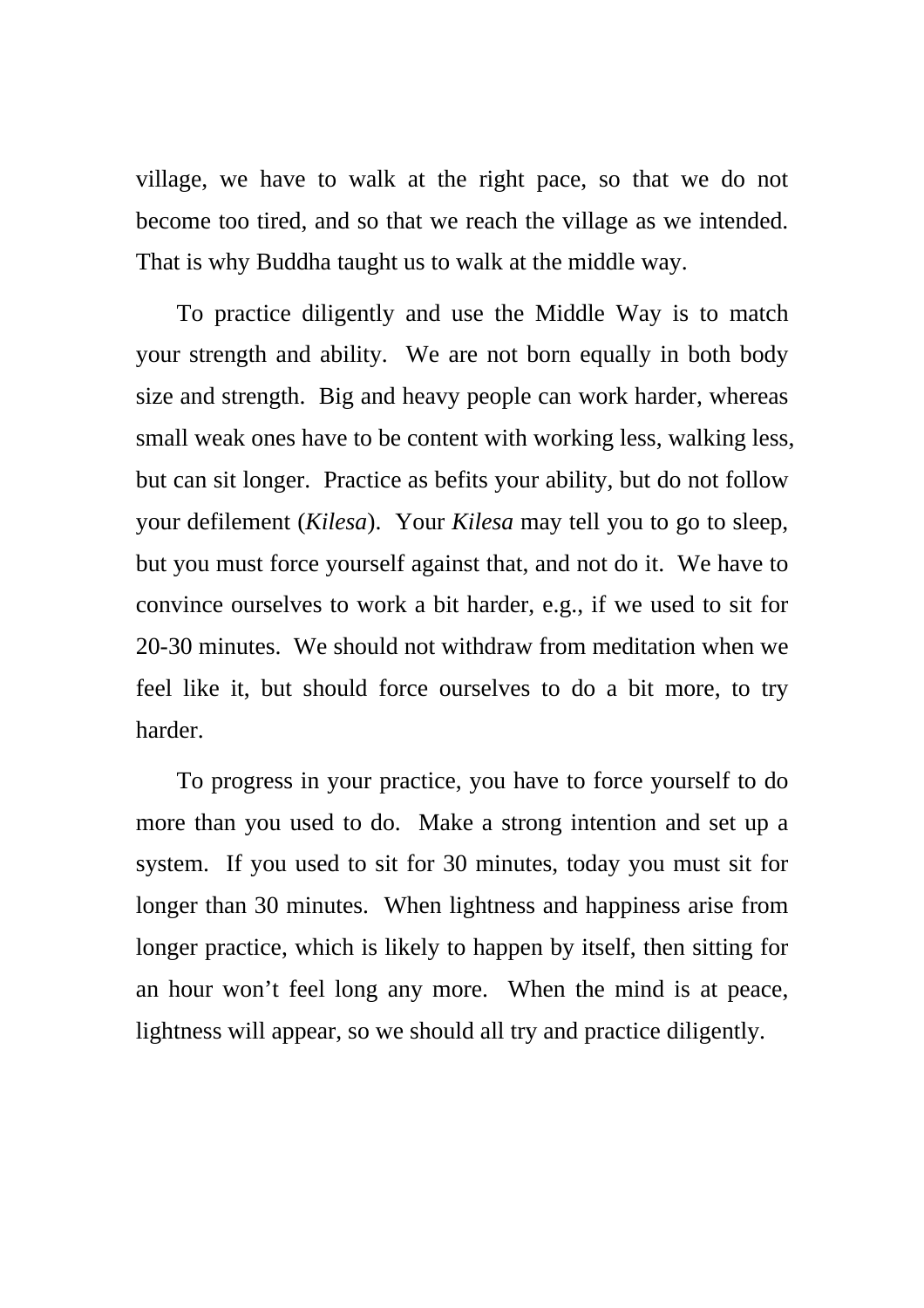You may have heard about the Four Paths of Accomplishment (*Iddhipada*). They are the four roads to power, or, a basis for success. They are:

1. *Chanda* – will or aspiration to practice diligently for success.

2. *Viriya* – effort or exertion; try and practice diligently, both walking and sitting meditation.

3. *Citta* – thoughtfulness or active thought to practice or contemplate whenever there is time available.

4. *Vimamsa* – investigation or examination, i.e. after practicing, investigate whether your mind is peaceful and happy during meditation.

These four methods are the tools for success in whatever you want to do. You can apply them not only to meditation, but to achieve success in material things. They are important for success, particularly effort. They are the paths you have to use during your journey to reach your destination and success. You must practice all four, and not miss out even one, otherwise you will not succeed.

We can have will or aspiration (*Chanda*) to practice, but lack effort (*Viriya*), e.g., use only sitting or walking meditation but not both, our practice will not work. We may put in the effort, and have the will to practice, but if we do it only when we feel like it, and not often, then we lack thoughtfulness (*Citta*). And if we do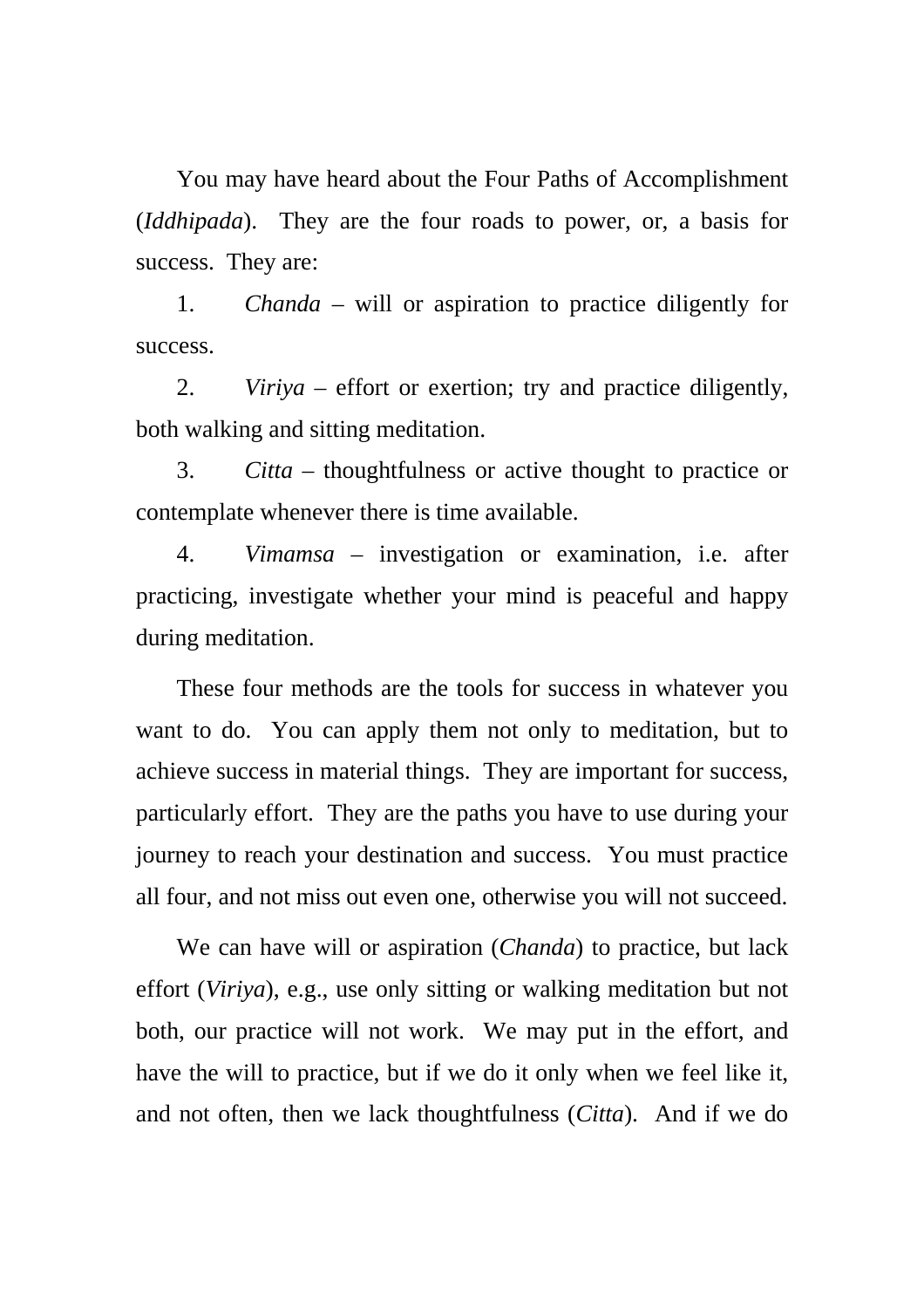not review the results of our practice, we lack investigation (*Vimamsa*). So you should use all four paths to success during practice, and use them diligently. You don't have to set a time for practice; it can be in the morning, late morning, noontime, in the afternoon, or at night, for the teachings of the Buddha are timeless (*Akaliko*). Like fruit, the result can ripen at any time.

If we can make our mind peaceful, we will gain happiness now. If we are at peace at midnight, we will be happy at midnight. If we are at peace at 2 am, we will be happy at 2 am. If we are at peace during the day, we will be happy during the day. It is timeless (*Akaliko*). The Buddha allows us to practice at any time; he didn't tell us to do it only at night, that is not so.

We must continue to practice. When you wake up after a sleeping, you feel very refreshed, and then do a sitting meditation. Don't worry about others, still deeply asleep. We must do it with a strong, brave mind, but not be discouraged or follow those still sleeping. At this time we shall have a better chance to find rapture (*Piti*) and feel good. Those who still sleep are heedless, are not doing a good deed, whereas we are doing wholesomeness.

When I attend a large function or ceremony, sometimes 50 or 100 monks sleep together in a large hall. I generally do a lying meditation first, and then when the monks and novices are sleeping, I get up and sit and meditate until the sun rises. When I look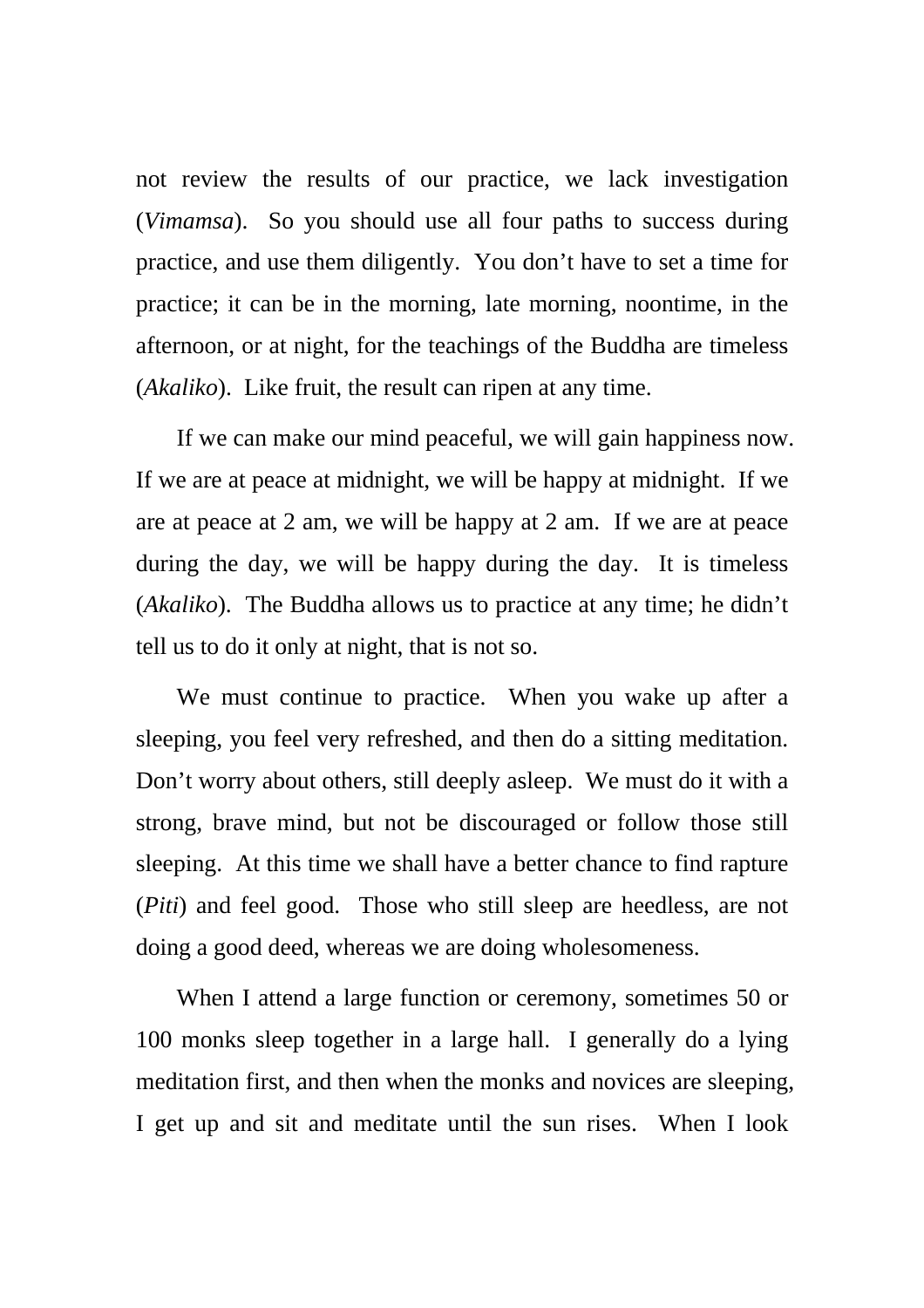around they are all heedless, both young and old. Some of them make noises during their sleep. I feel at peace, very refreshed, wide-awake, and happy. I am not heedless, but very peaceful. I would like you to do the same, for it feels very good and happy. Diligent practice is a great thing to do. It is the way to get rid of suffering and aim for *Nibbana* – the extinction of all defilements and suffering.

If we cannot reach *Nibbana* just yet, at least we can accumulate our merit and perfection (*Parami*), and increase our mindfulness and wisdom (Sati-*Panna*). When we die at the end this life, we will be born again next life, and we need to have more mindfulness and wisdom so we can cut down our defilement more and more. If we are born again and again, our mindfulness and wisdom will increase more quickly to reduce our defilement. Finally, we can be free of all defilement and suffering, as the noble ones – *Phra Ariya* – have done. They are free from all suffering. We have to continue to support and develop ourselves.

For these reasons, we must all strongly intend to practice diligently. If our mind needs to be admonished, admonish it; if it needs to be praised, praise it. A mind that needs to be admonished is a mind that finds it hard to be at peace, for it rushes here and there. The mind that we should praise is the mind that is already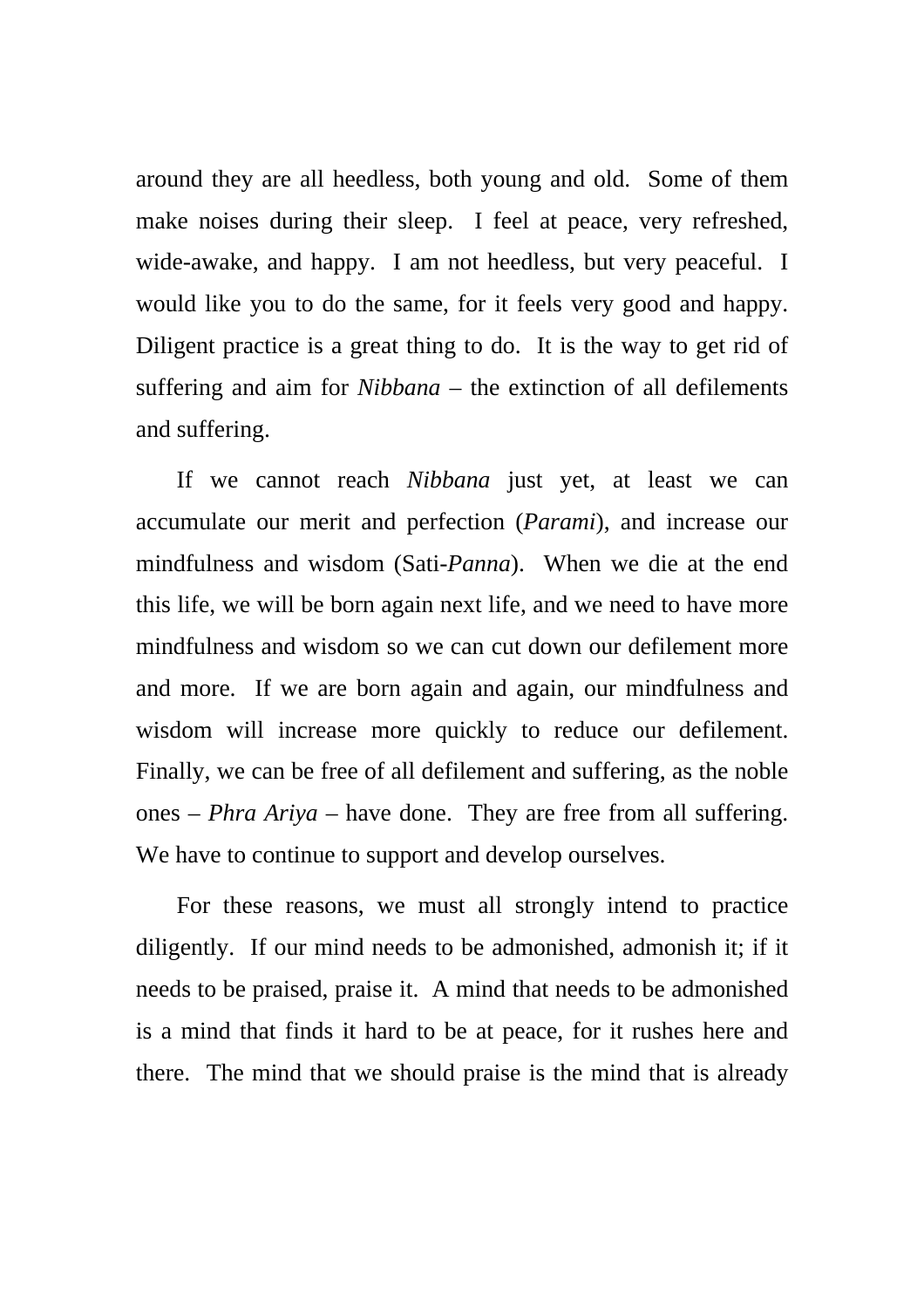calm and peaceful. We can carry on carefully and watch this mind to stay in meditation.

Now, about the mind that we should praise. At this moment, we are gathered together to practice meditation. Some are willing to do walking meditation, and whenever where is a suitable time, they hurry to look for a place where they can walk away from other people, like the shade under the trees of this temple. Some want to do sitting meditation, and suddenly sit down somewhere, and pay no attention to any noise. Willing minds like these find peace very easily when they practice. This is the mind we should praise and admire. When we feel like this, you have to hurry to practice. The mind will concentrate very quickly, and you should immediately follow it with mindfulness and awareness (*Sati*-*Sampajanna*). Watch your mind carefully, how it reaches calm and peace so quickly, and try and remember how you did that to benefit your subsequent practice.

Try to remember, during your practice, how you arrived at calm and peace so quickly, and try to use that when you next practice, to succeed in finding concentration and peace. We must be brave. Don't be afraid of becoming sick or dying. When a mosquito bites you, some fear they will be stricken with malaria, but don't be afraid; only one mosquito cannot carry us anywhere. When your leg aches, you are not getting beriberi or paralysis, and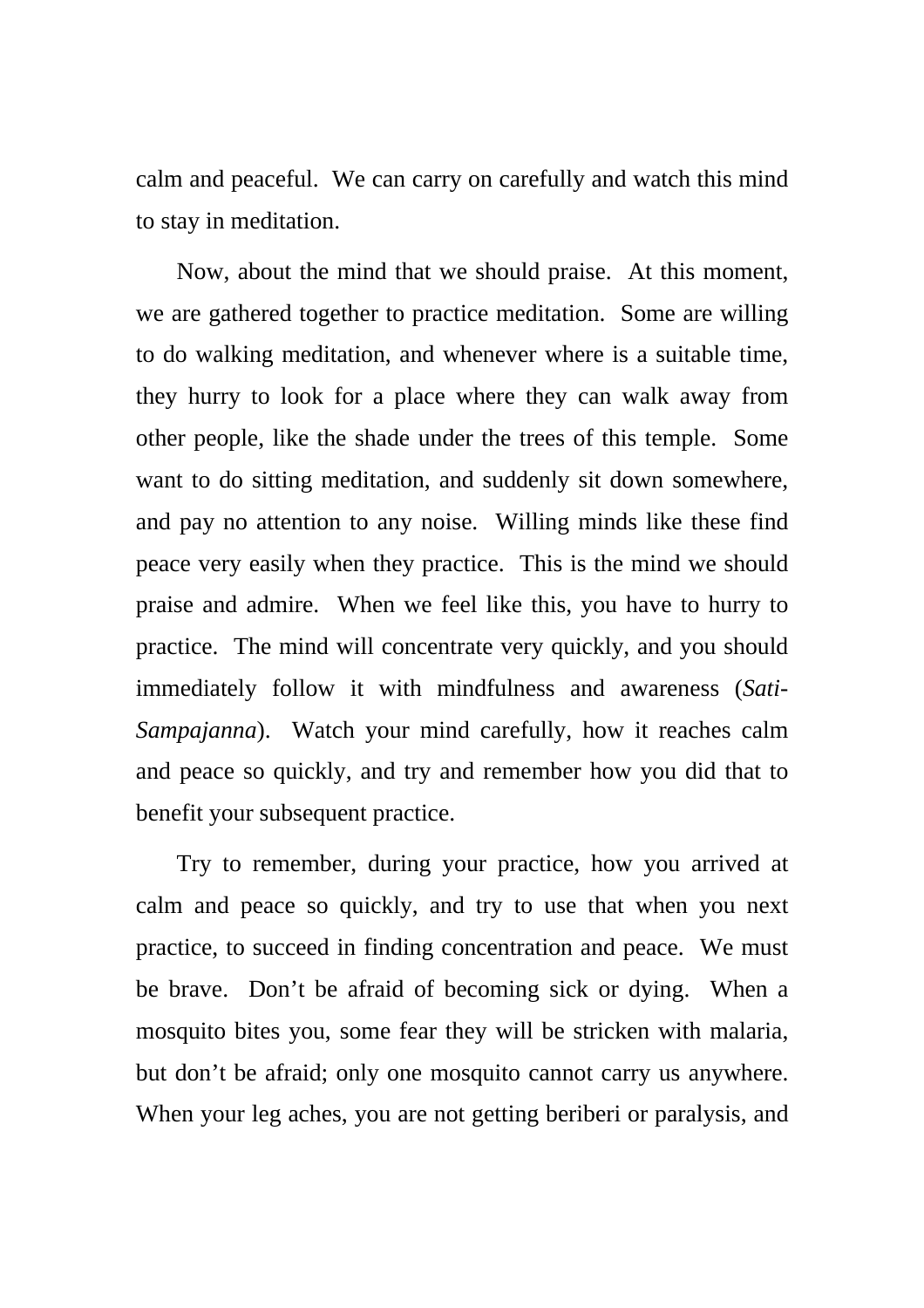when you feel pain at the waist, you are not getting kidney disease. Just change position, or practice walking meditation. Do not give up. If we have a problem, solve it and bravely continue practicing. Do not become discouraged. Strive forward.

Have you seen our great teachers who have been practicing a long time? They smile all day. Their old skin is wrinkled, but they have smiling faces. You are sill young, but can hardly smile. If our teachers can do it, we can also. Without exception, men and women during practice find both suffering and happiness. We all have anger, love, hate, happiness and suffering, boredom and irritation. Everyone has these feelings at one time or another.

Our practice is the same. The mindfulness and awareness (*Sati*-*Sampajanna*) of some may act faster than that of others. If we know this, we have to build it up and improve it. Do not become discouraged and stop meditating. Have you ever watched people running a race? The one who loses the race later on goes to the gymnasium, improves their ability every morning, and tries to get fit so they can run faster. So must we do – we must train our mindfulness and awareness to be stronger and sharper, and practice diligently. If we aim to succeed, w shall succeed, and will be happy for sure.

Practicing meditation is not a heavy task. We don't have to carry any burden. We leave all bodily talks behind.